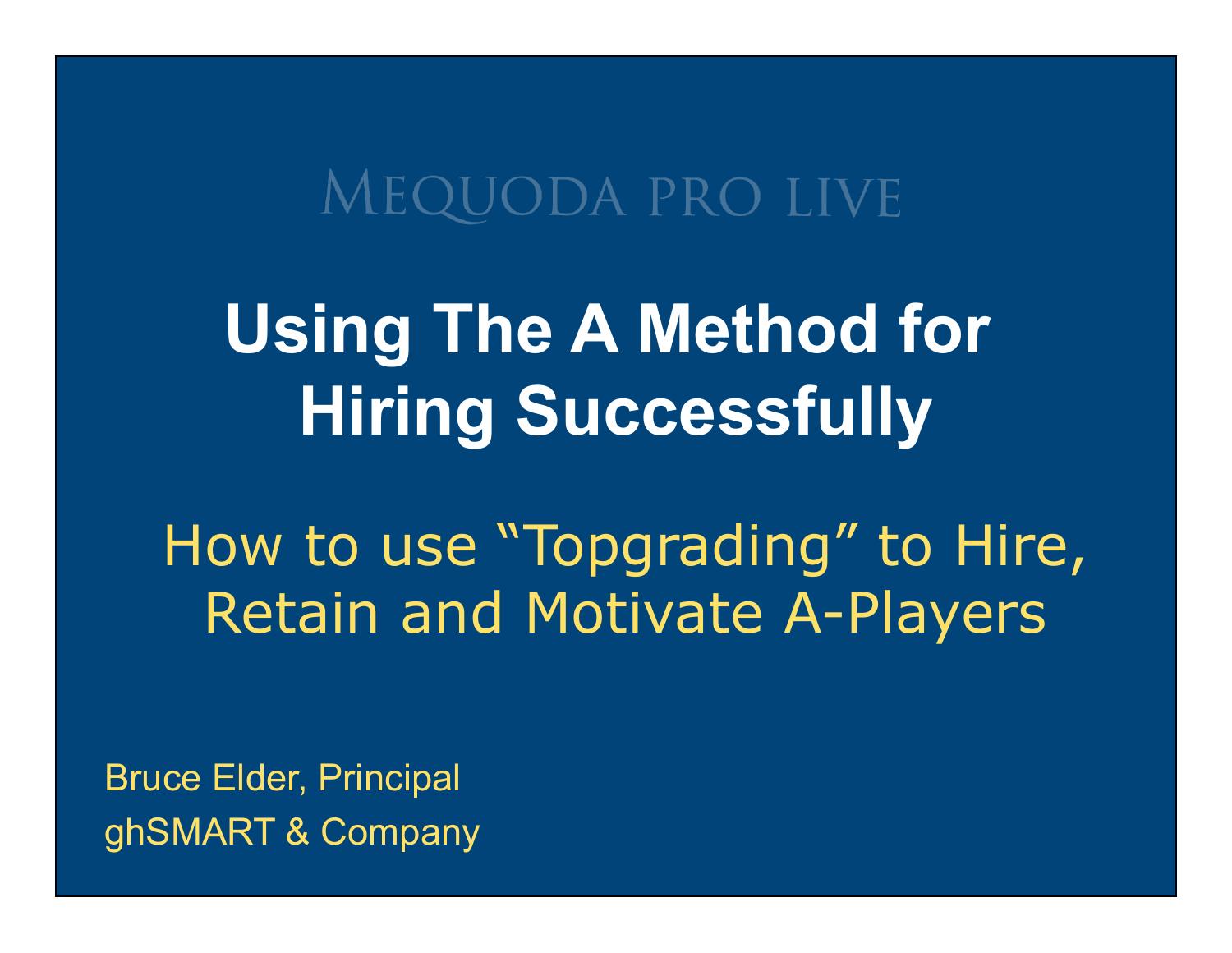#### **Today's Host**



#### **Kim Mateus**  Educational Services Director Mequoda Group **Kim@Mequoda.com**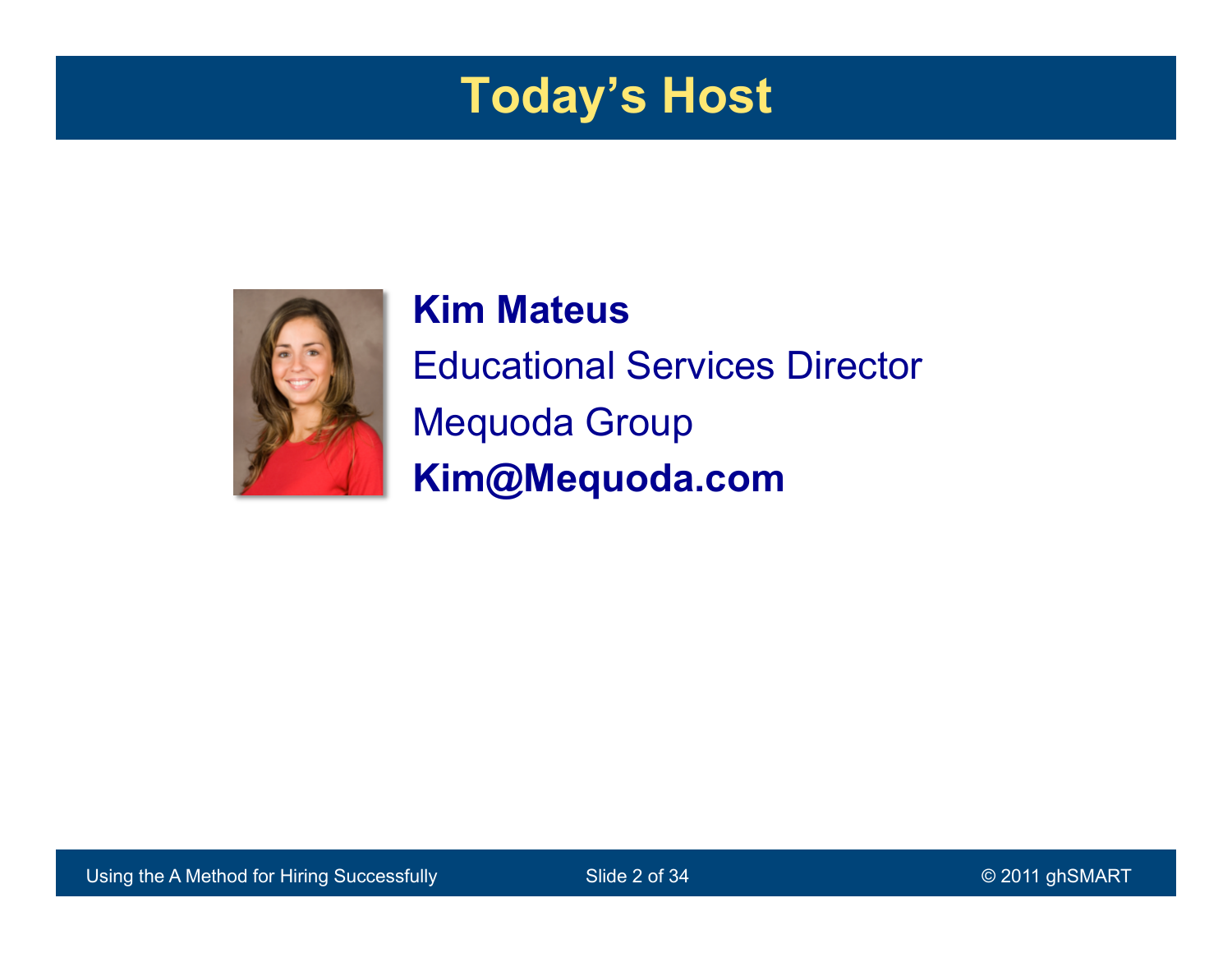#### **Today's Speaker**



#### **Bruce W. Elder**  Principal, ghSMART **bwelder@ghsmart.com**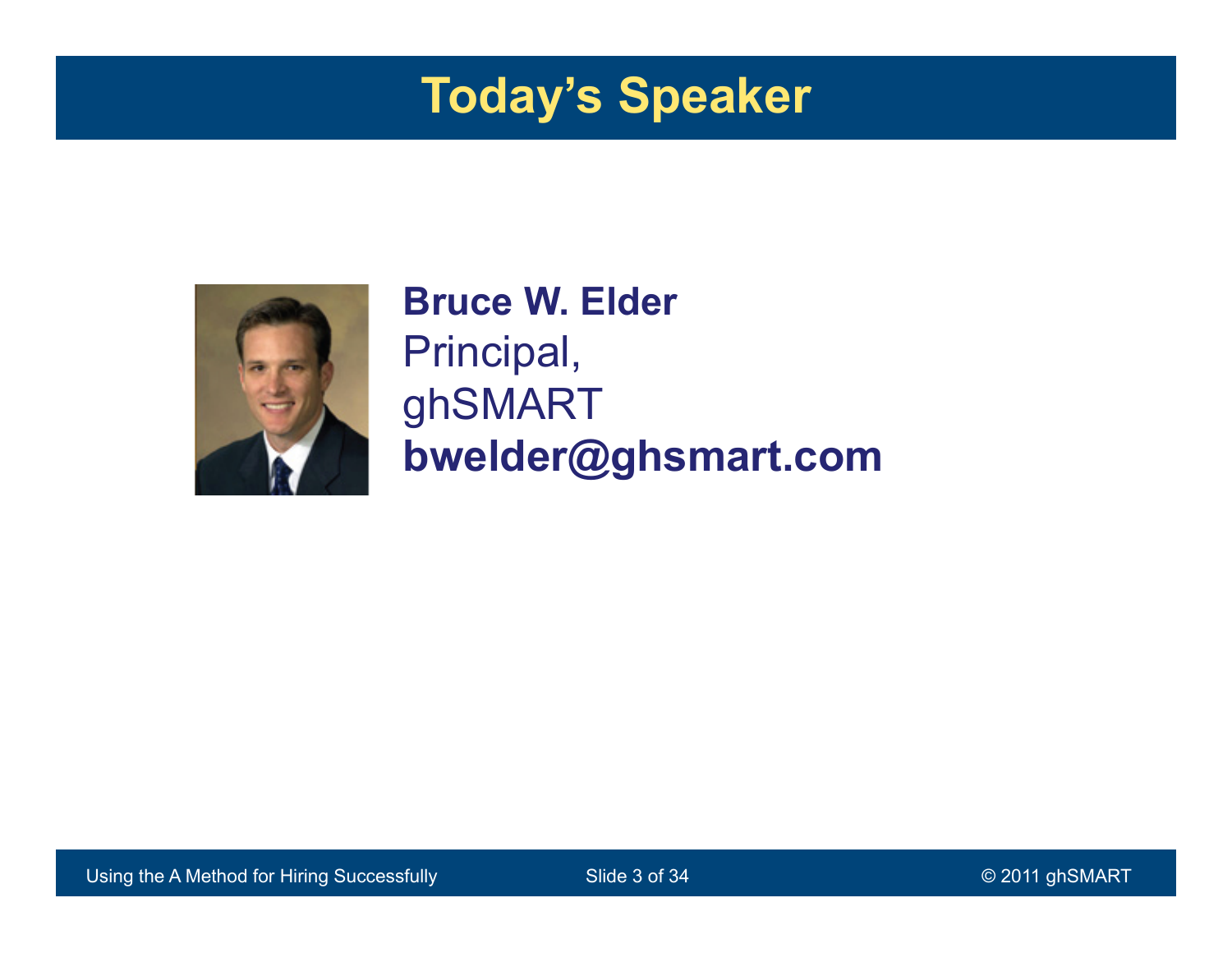

#### *The most important decisions that business people make are not "what" decisions, but "who" decisions.*

― **Jim Collins author of** *Good to Great*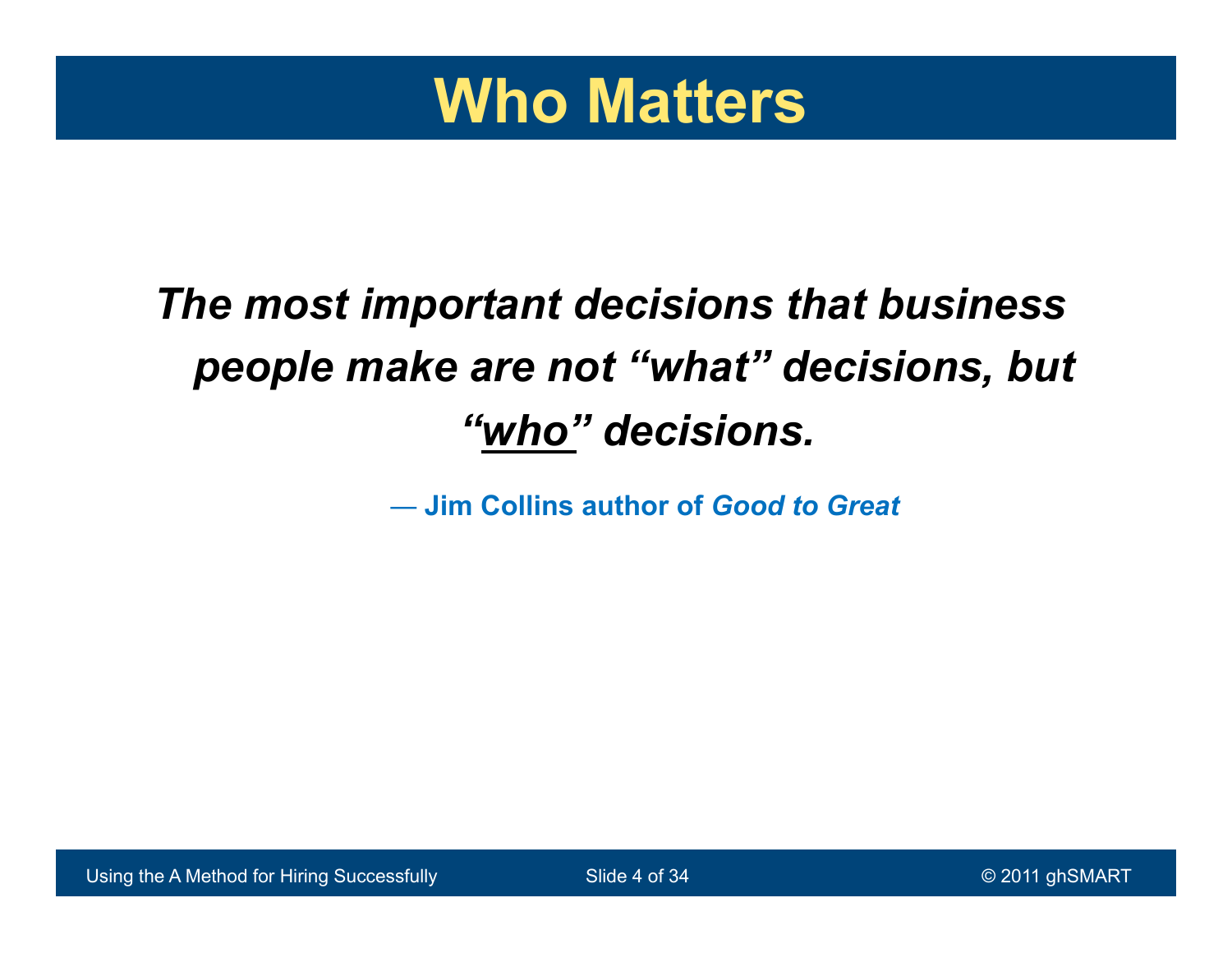### **Cost of Mishires**

- According to management guru Peter Drucker and others, **50% of all hiring decisions are mistakes.**
- The average hiring mistake **costs a company 15x** that person's base salary.
	- Hard Costs: Recruitment, compensation & benefits, severance
	- Soft Costs: Mistakes, missed opportunities, disruption, management time
- Mishiring a \$100K employee will cost you \$1.5 million on average.
- Symptoms of hiring mistakes include:
	- Not being able to rely on your team; being too busy, stressed, and tired.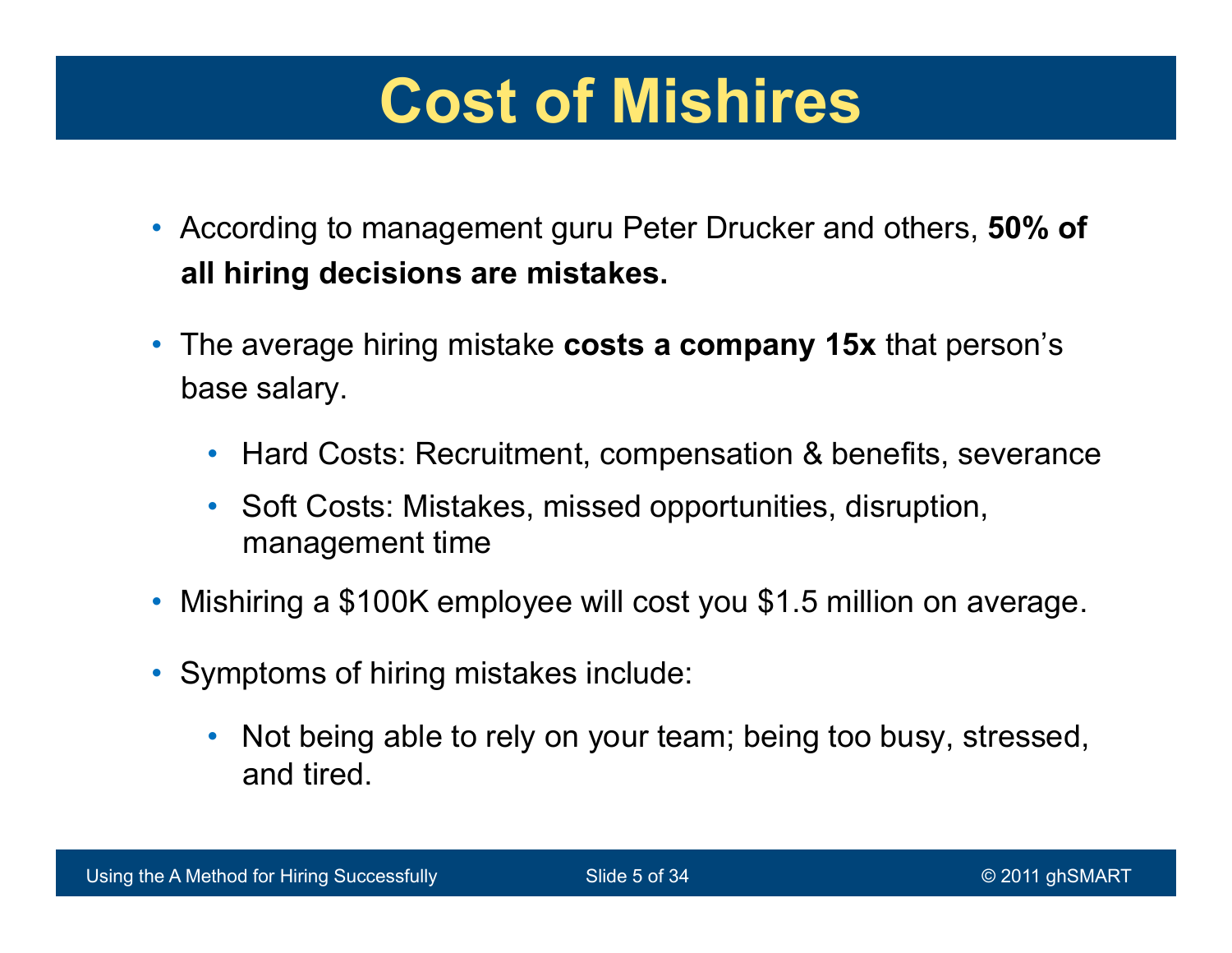# **Voodoo Hiring Methods**

- The Art Critic
- The Sponge
- The Prosecutor
- The Suitor
- The Chatterbox
- The Animal Lover
- The Fortune-teller
- Relying on resumes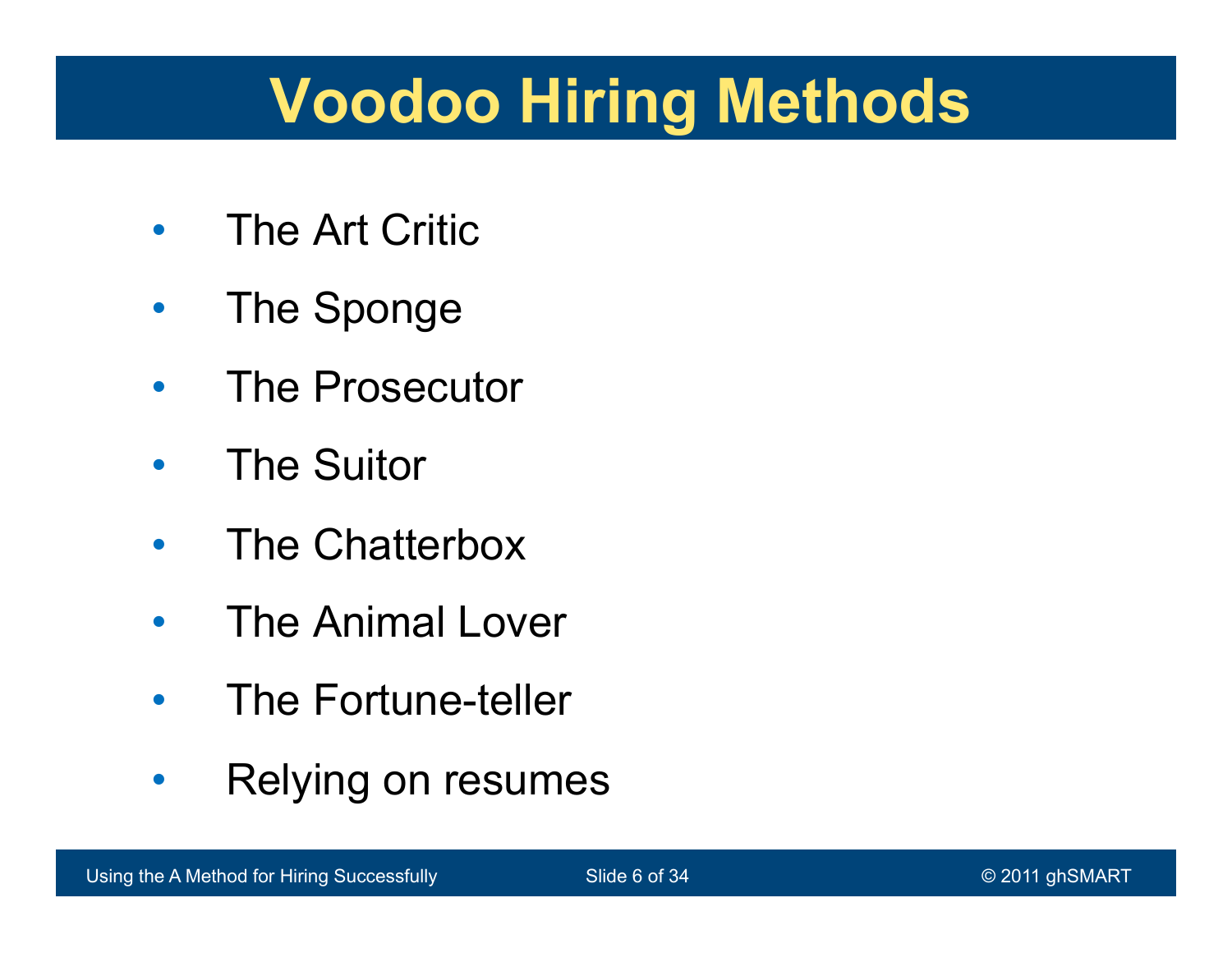#### **"I hired your resume… But what I got was you."**

**–CEO Jay Jordan**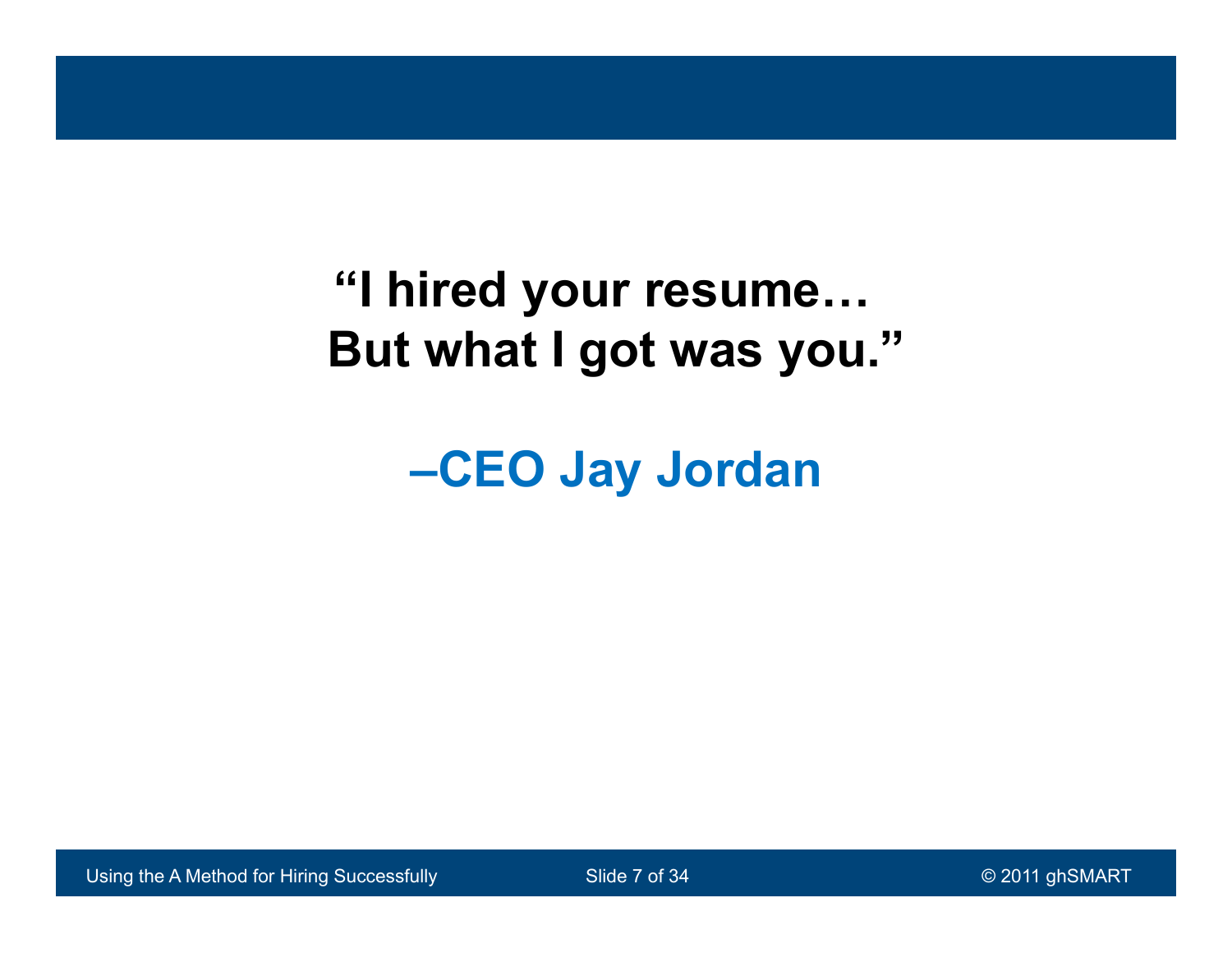# **A Player Productivity**

- Shareholder returns for companies with top quintile talent average 22% over industry means.
- The top 3% of salespeople produce up to 250% more than average; the top 20% produce 120% more.
- The top 3% of programmers produce 1200% more lines of code than the average; the top 20% produce 320% more than average.
- Paper plants managed by As have 94% higher profits than other paper plants.
- A Player investment bankers are 2x more productive than average bankers.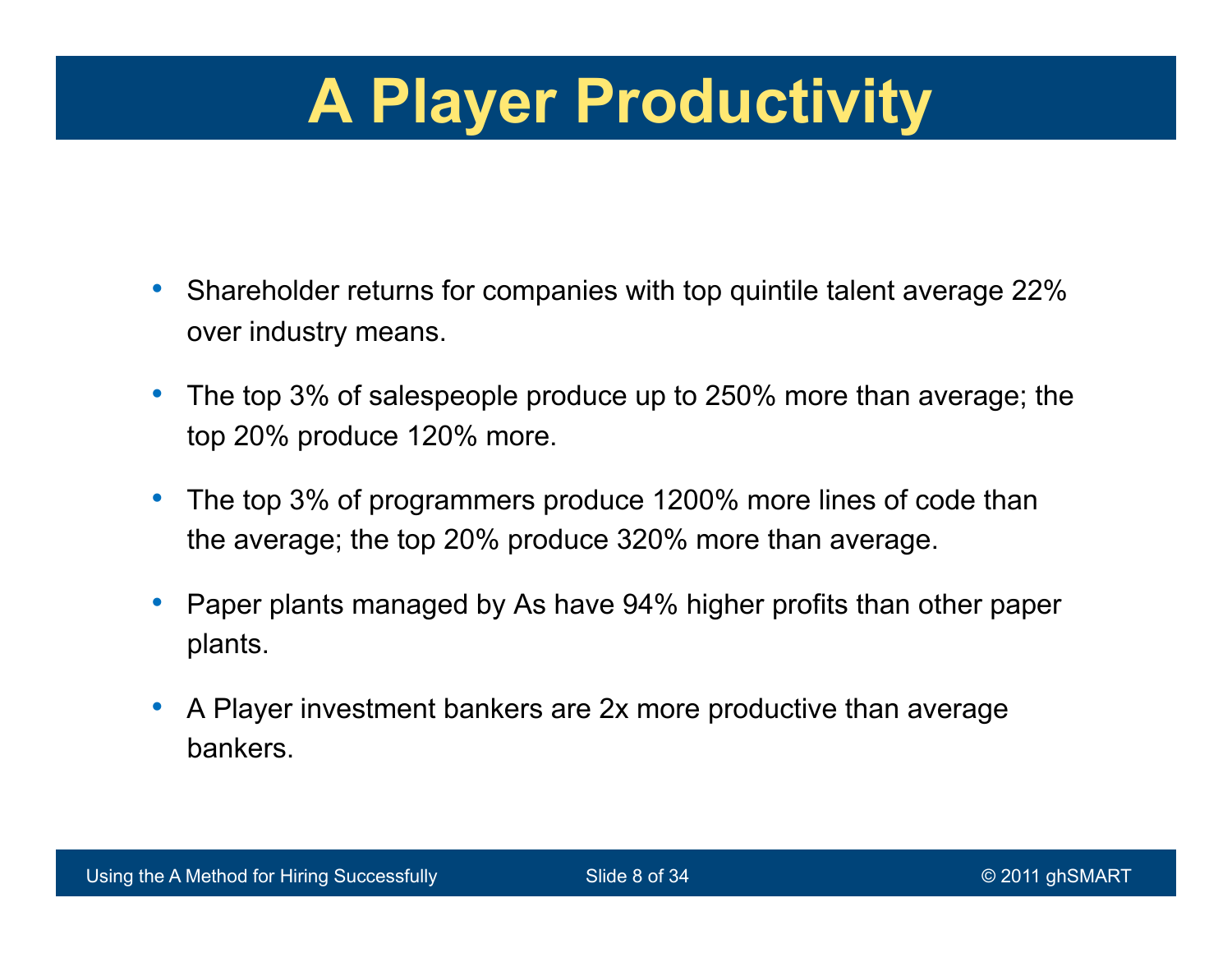## **IRR by Assessment Methodology**

#### Median Deal IRR by Assessment Approach



Source: "The Art and Science of Human Capital Valuation," Dr. Geoff Smart.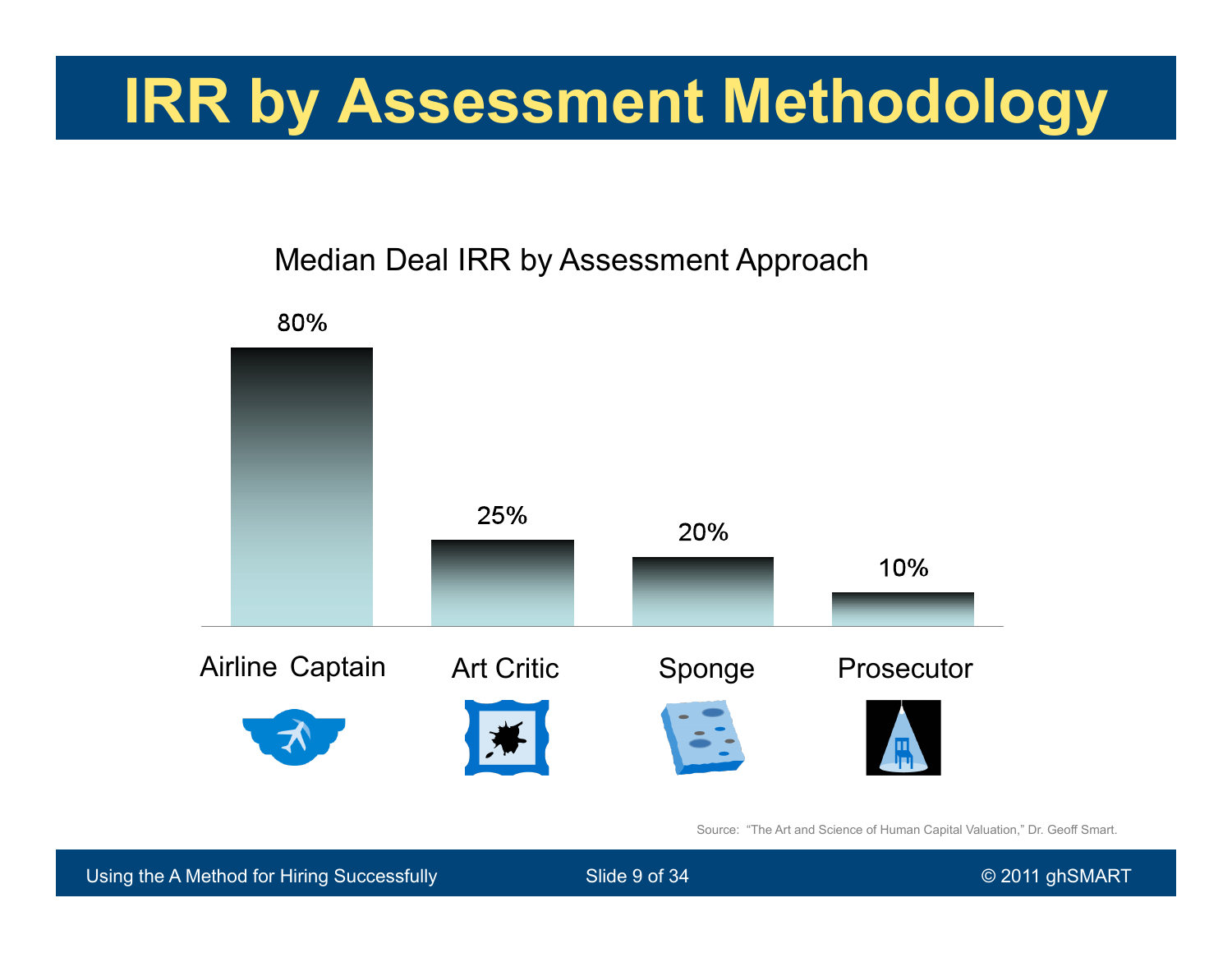# **What is an Airline Captain?**

- Someone who uses a check-list to ensure he or she follows the same process every time.
- Someone who evaluates data against the checklist, not gut feel. *(Captains who rely on their gut crash).*
- Someone who respects the aircraft (business). Captains never allow themselves to become complacent.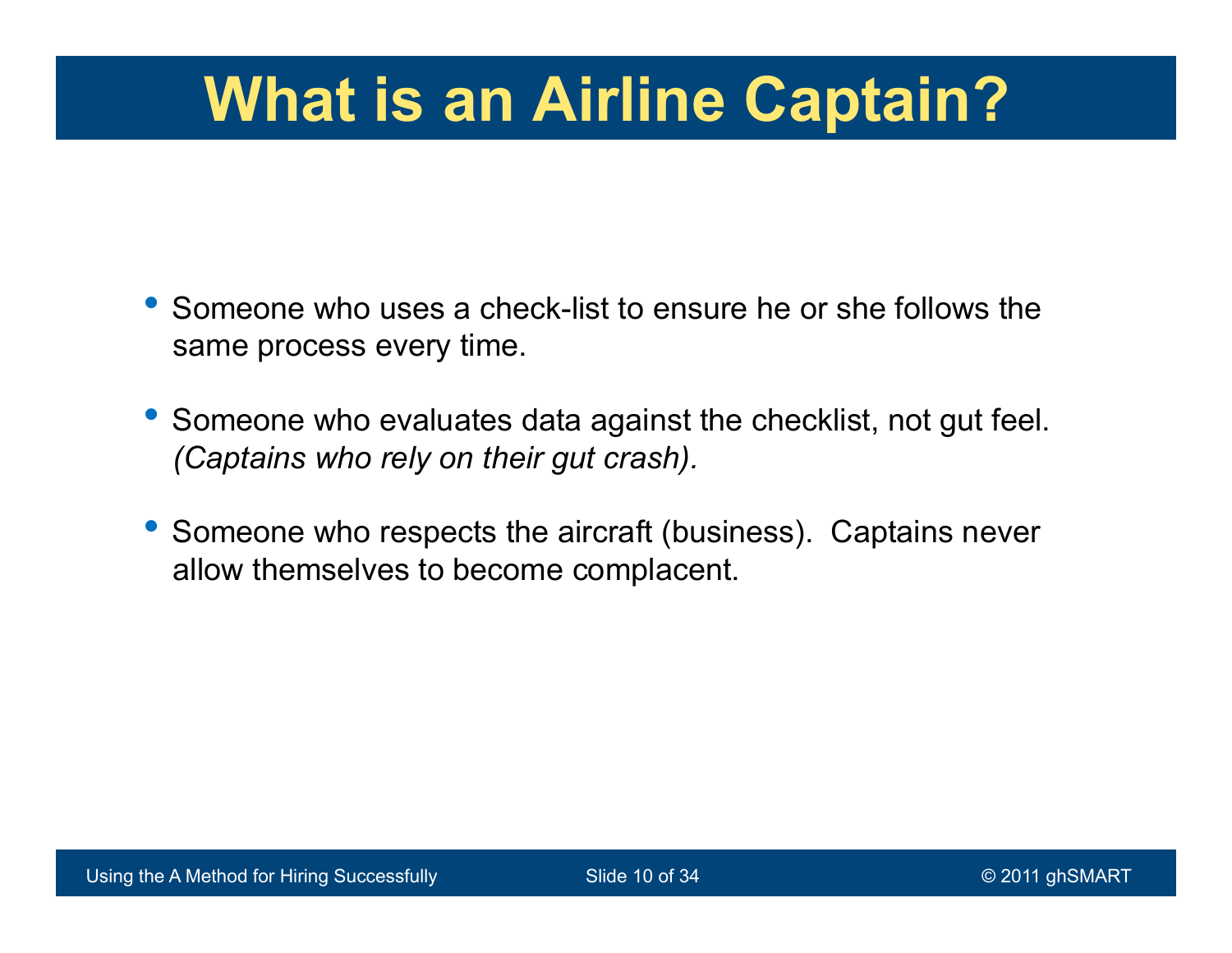

Using the A Method for Hiring Successfully Slide 11 of 34 COM CONTEXT CONTEXT CONTEXT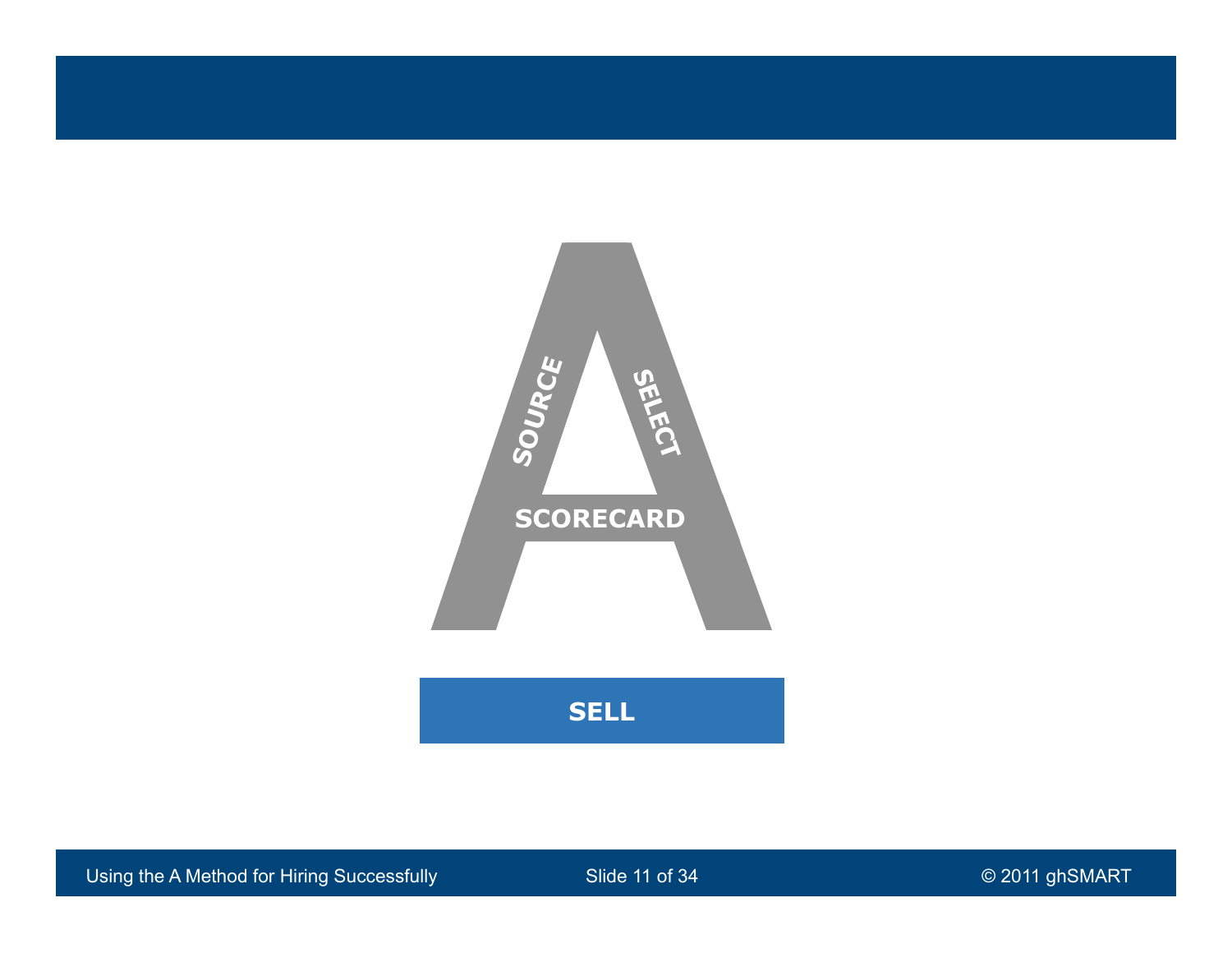#### **SCORECARD**

- Mission
- Outcomes
- Competencies

Using the A Method for Hiring Successfully Slide 12 of 34 COM CONTEXT CONTEXT CONTEXT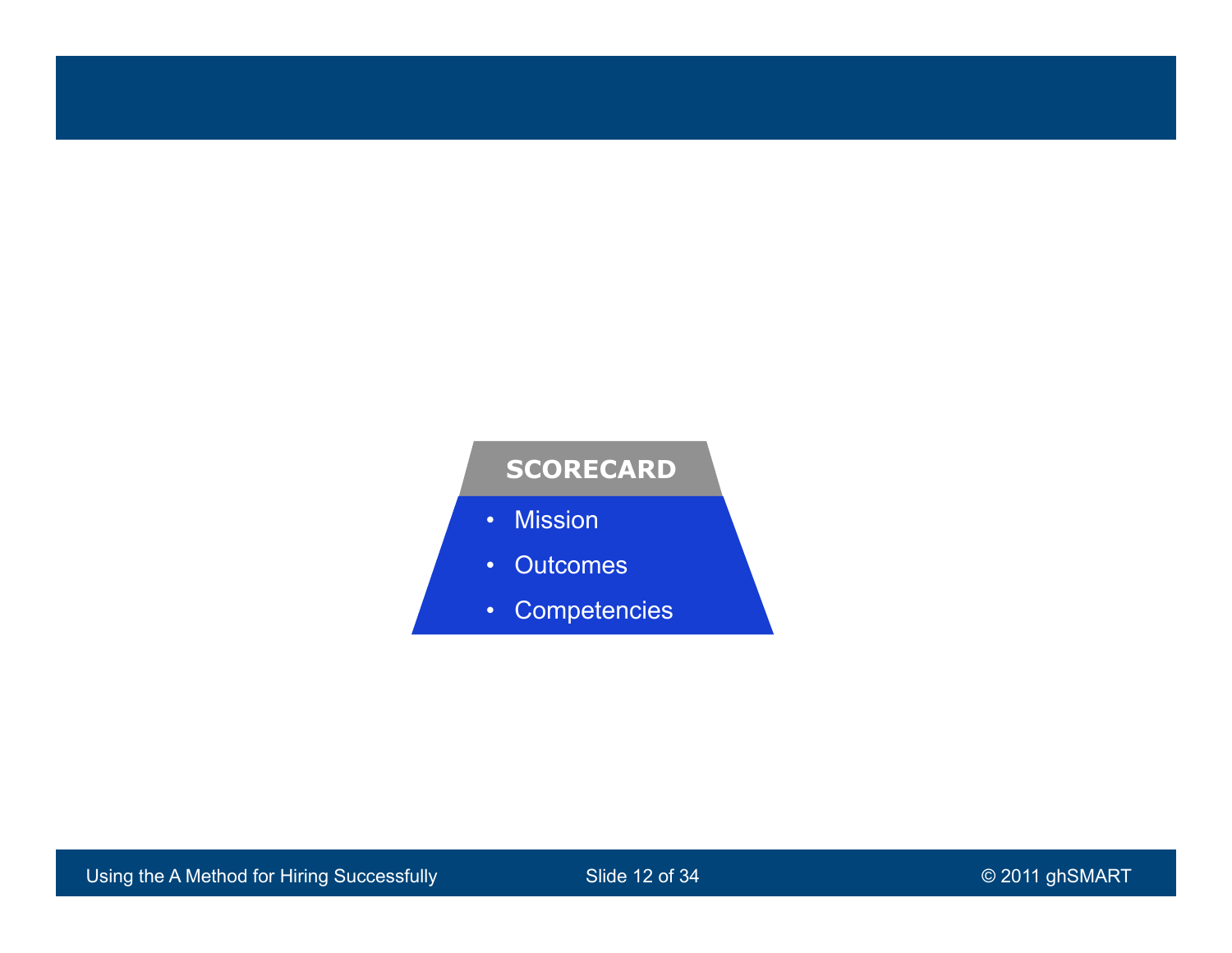## **Scorecard: Which One, Coach?**

#### •**Option 1 - Job Description**

- •Fast, strong swimmer
- •Experienced with all strokes
- •Competitive
- •Team player

#### **Option 2 - Scorecard**

- •Win three or more gold medals in the Olympics across four or more strokes
- •Break world and Olympic records in at least 60% of races
- •Win and break records when swimming for team events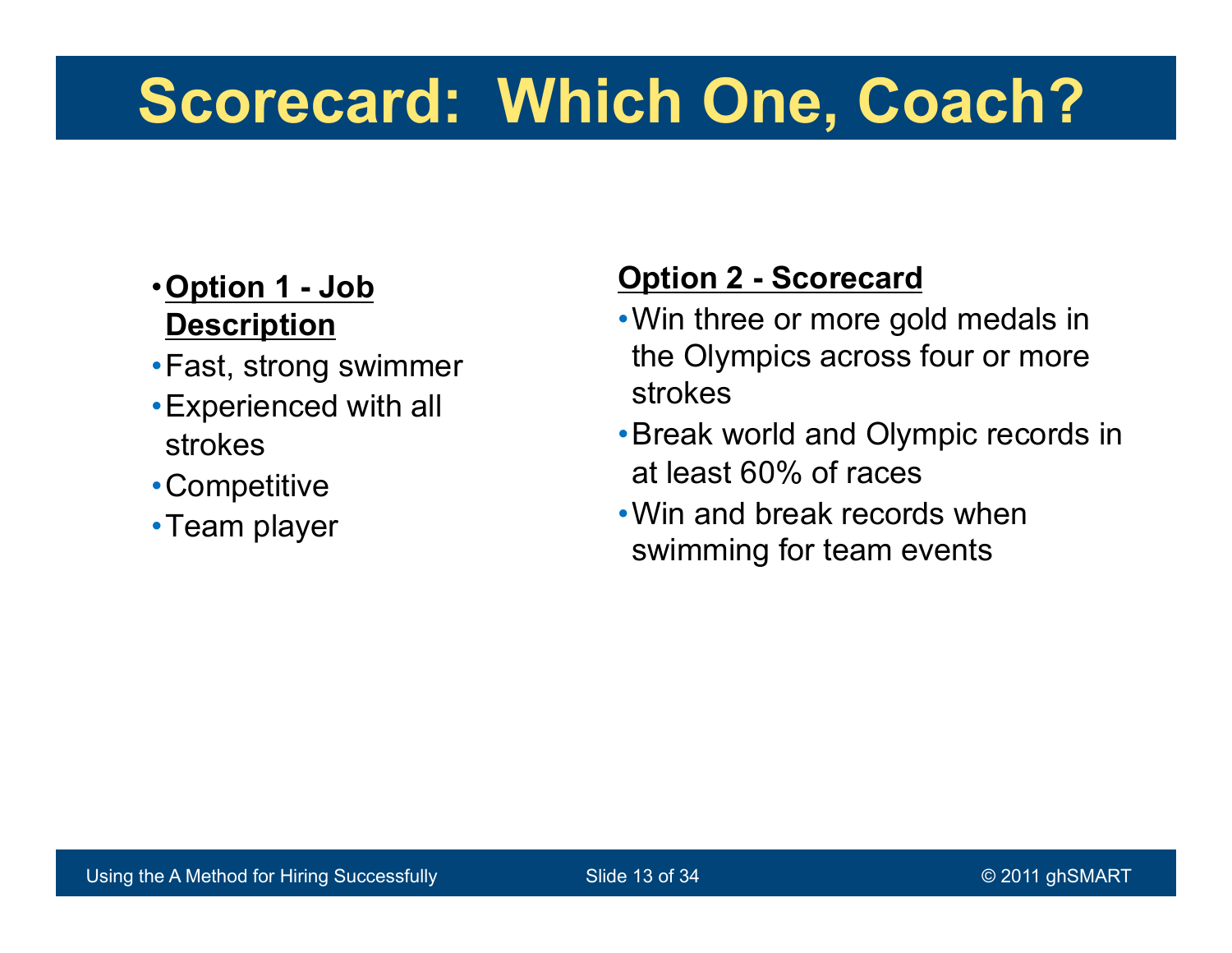# **Scorecard: Which One, Coach?**

#### **Option 1 – Job Description**

- •Fast, strong swimmer
- •Experienced with all strokes
- •Competitive
- •Team player



#### **Option 2 - Scorecard**

- •Win three or more gold medals in the Olympics across four or more strokes
- •Break world and Olympic records in at least 60% of races
- •Win and break records when swimming for team events

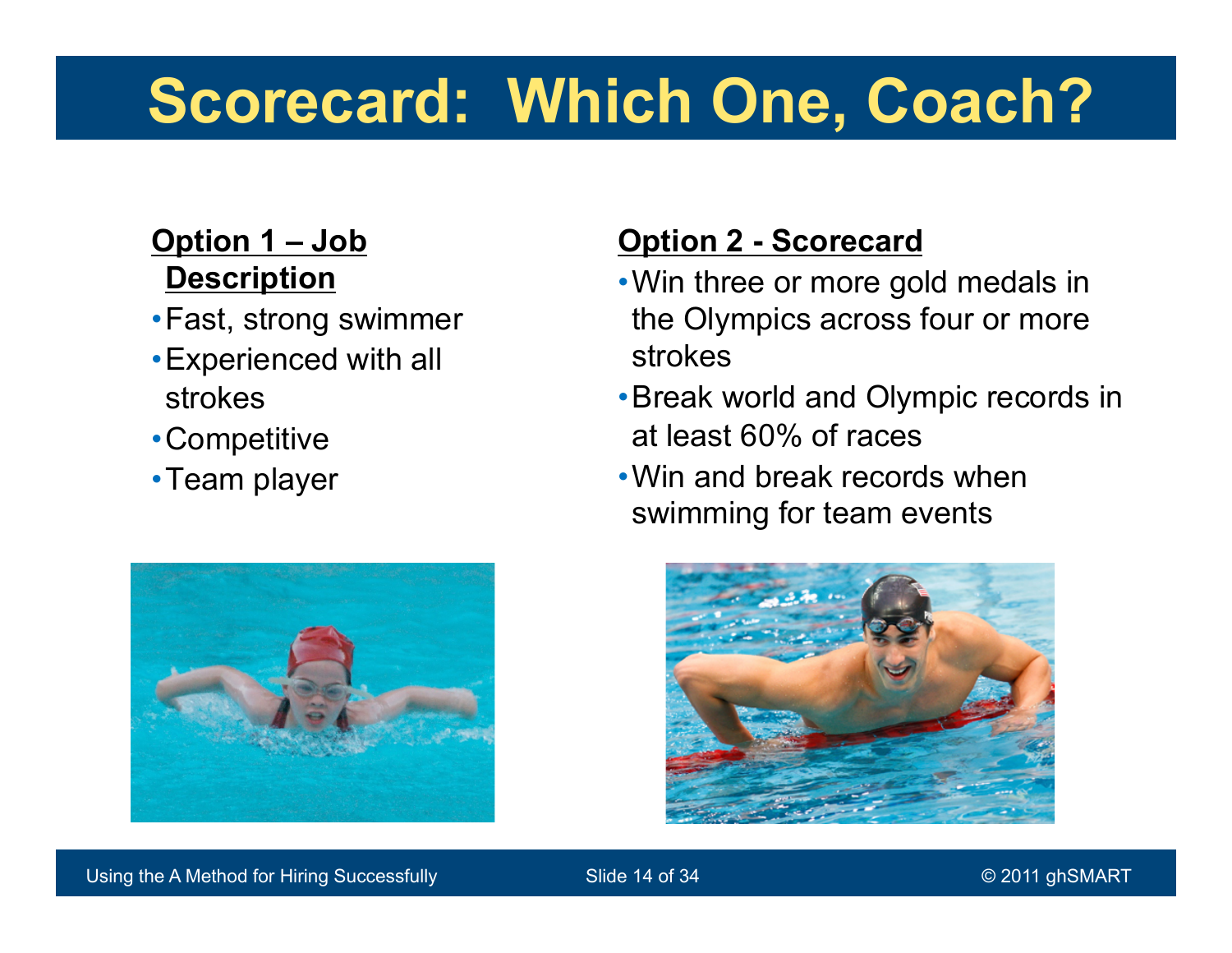### **Scorecard: Marketing Manager**

|                                                                                                                                                              | <b>Rating &amp;</b><br><b>Comments</b> |
|--------------------------------------------------------------------------------------------------------------------------------------------------------------|----------------------------------------|
| Mission: Support direct sales force goal of growing revenue through<br>effective marketing materials and campaigns.                                          |                                        |
| <b>Outcomes:</b>                                                                                                                                             |                                        |
| Develop 12 month marketing plan to achieve revenue goals<br>within budget of \$500K. Obtain VP Sales and Executive Team<br>approval within 90 days of start. |                                        |
| Launch campaigns to drive new customer leads from current 10<br>per month to 30 per month within 9 months.                                                   |                                        |
| Competencies (job related and cultural):                                                                                                                     |                                        |
| Proactive, analytical, hard working, influential, teamwork                                                                                                   |                                        |
| Fast-paced, engineering-centric, fact-driven, results-oriented                                                                                               |                                        |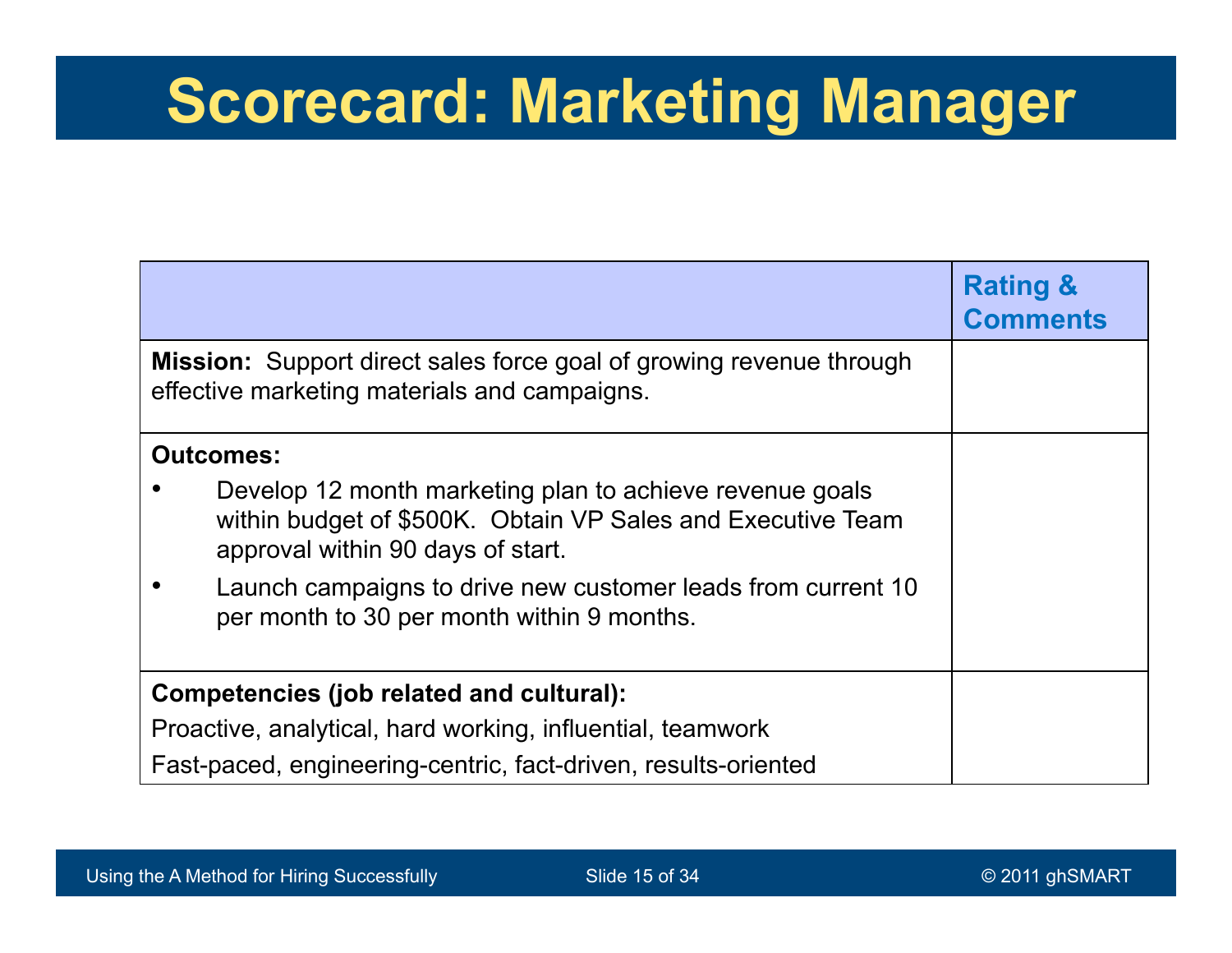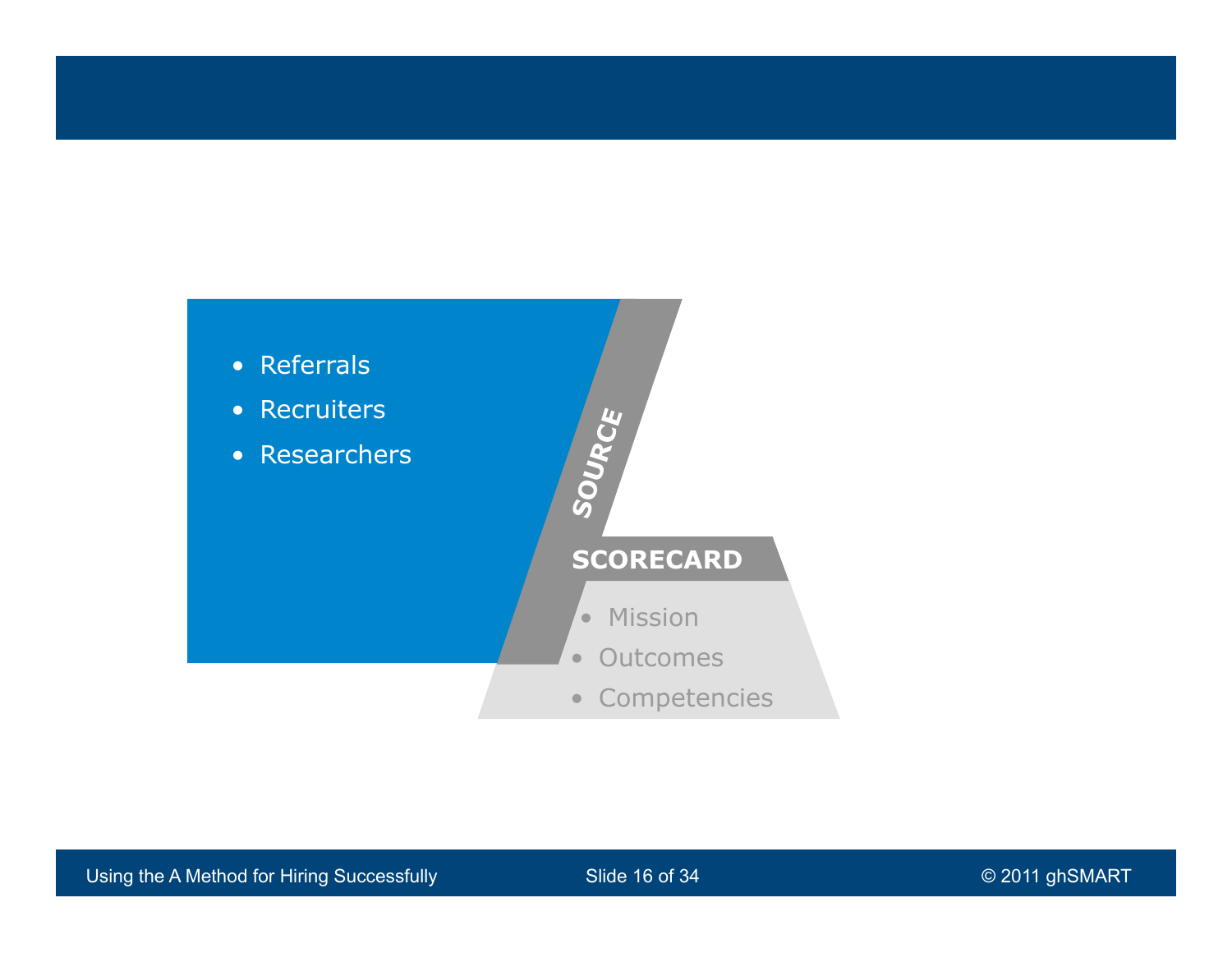## **Top Methods for Sourcing**

#### **Top Five Best Methods for Sourcing Talent** *Sample of Billionaires, CEOs, and Investors*

|                | <b>Source</b>                   | <b>How Often</b><br><b>Mentioned</b> |
|----------------|---------------------------------|--------------------------------------|
|                | Referrals from business network | 77%                                  |
| $\overline{2}$ | Referrals from personal network | 77%                                  |
| 3              | Hire external recruiter         | 65%                                  |
| $\overline{4}$ | Hire a recruiting researcher    | 47%                                  |
| 5              | Hire internal recruiter         | 24%                                  |

**Referrals are the single greatest way to find highly talented people**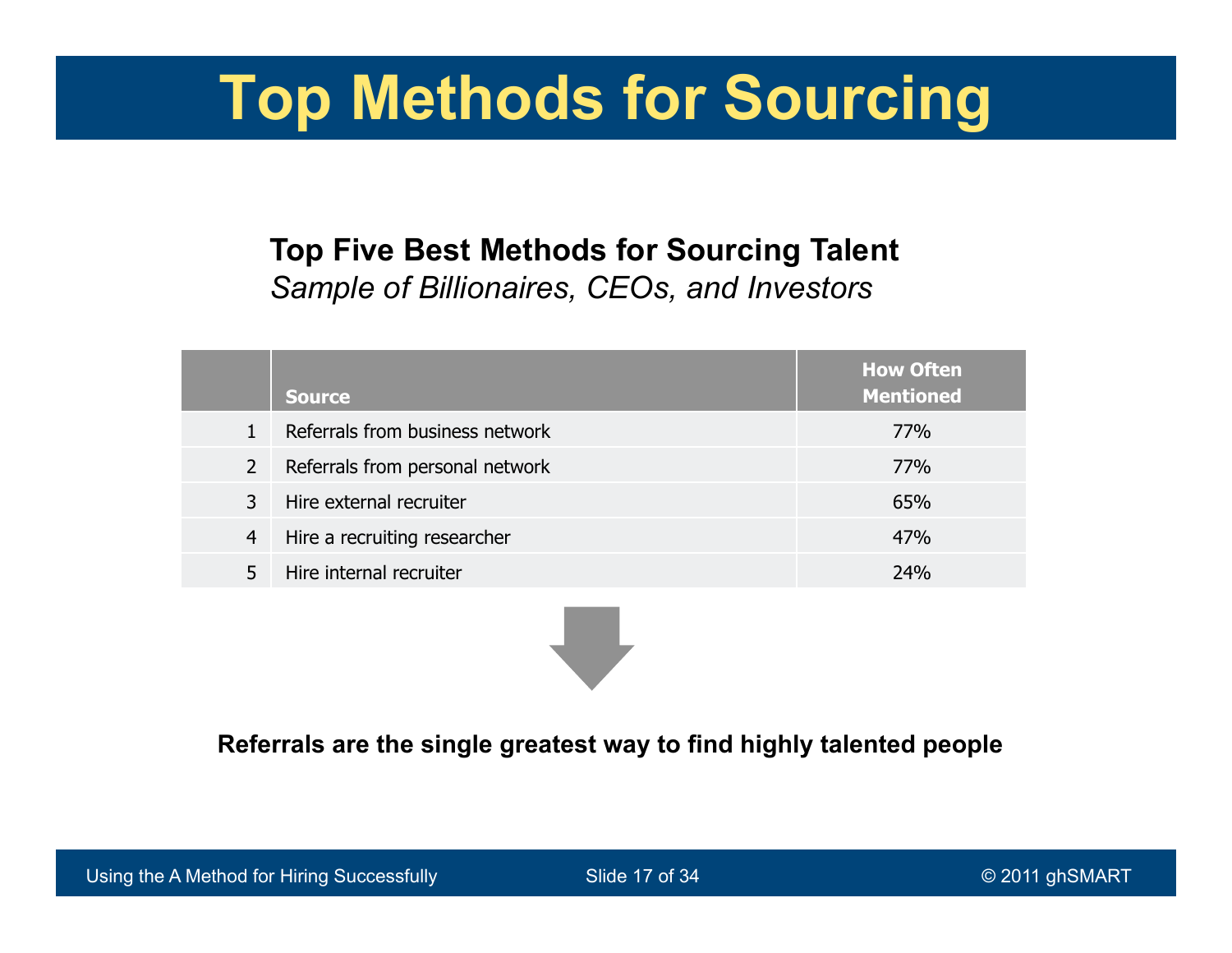

Ask people you know, "Who are the most talented people you know that I should consider hiring?"

Virtual Bench: As you learn about talented people, create a list and make a point to reach out to the people on your list to get to know them. This is your "virtual bench" – a bench of talent that you can call upon when the need arises in your organization.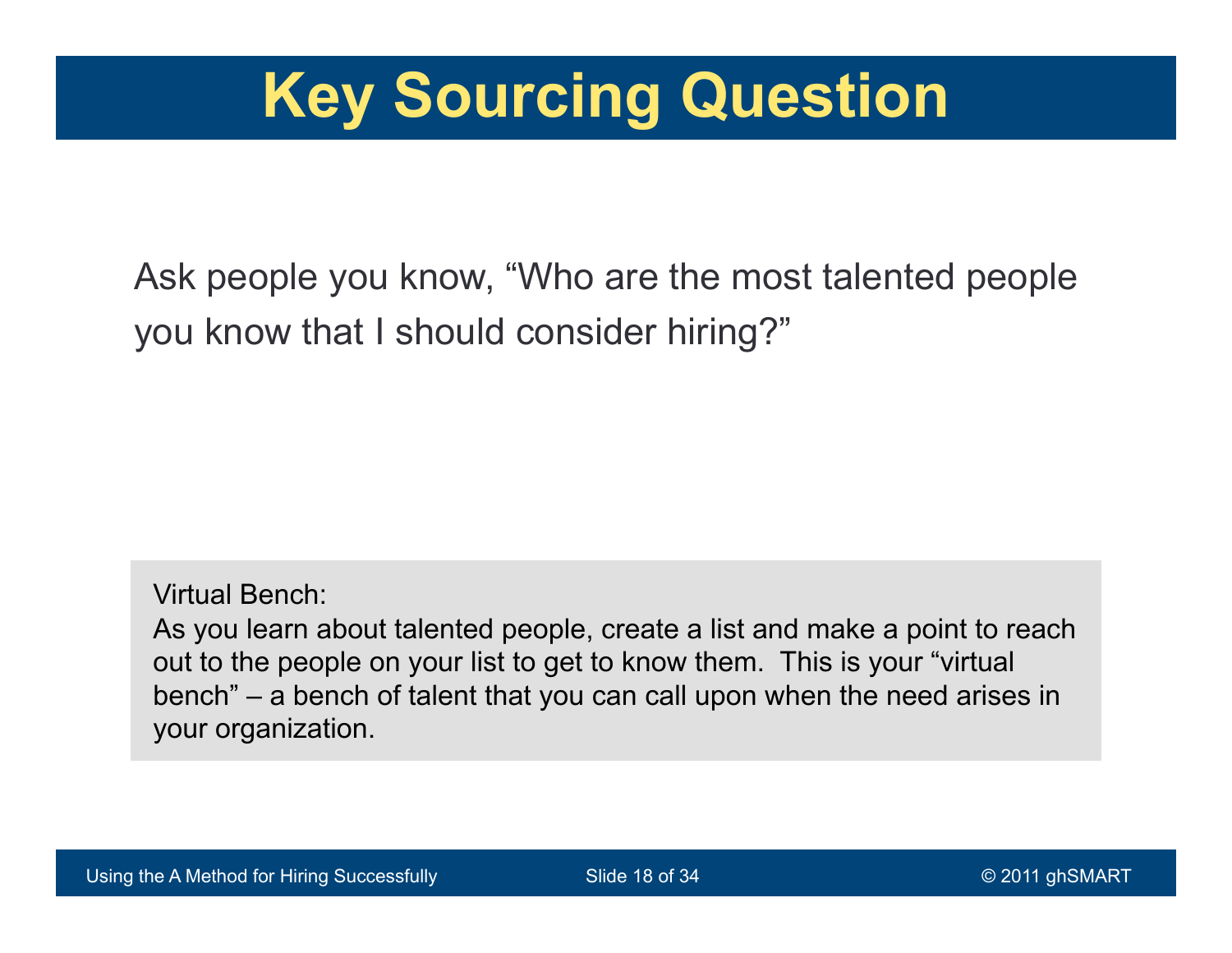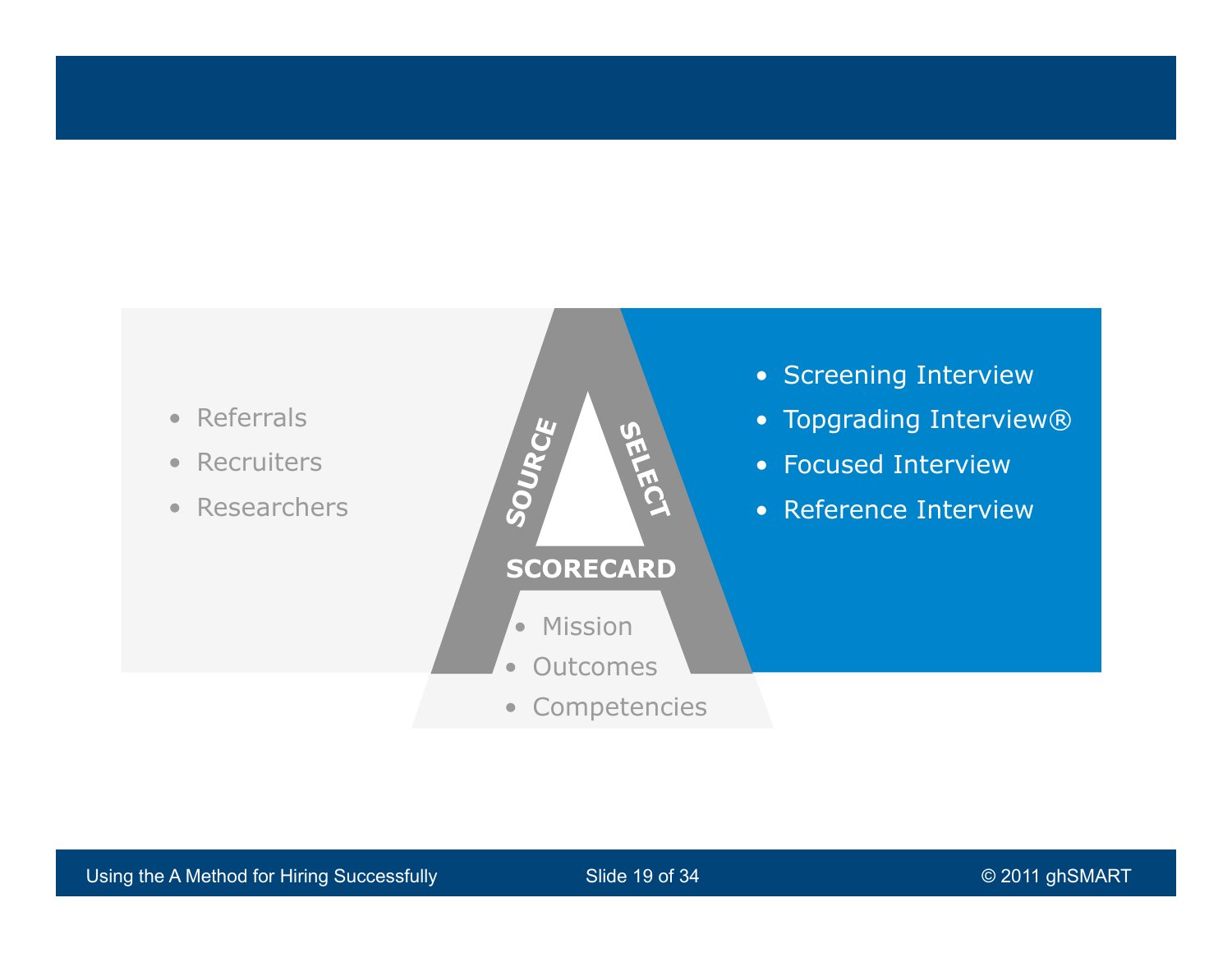## **Screening Interview**

- 1. What are your career goals?
- 2. What are you really good at professionally? Please give me some examples.
- 3. What are you not good at or not interested in? Please give me some examples.
- 4. Who were your last 5 bosses, and how will they each rate your performance when we talk with them (1-10)? Why?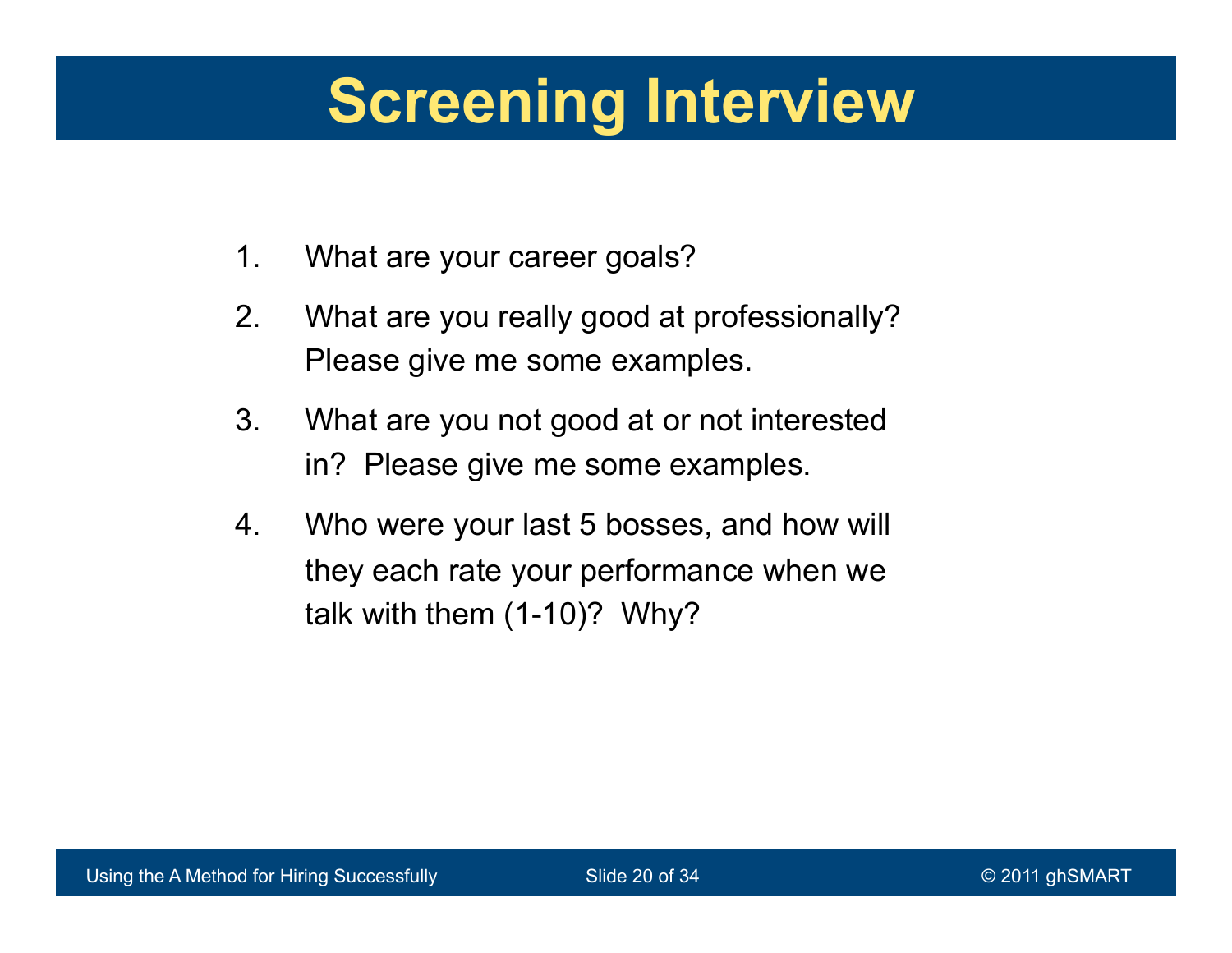# **Topgrading Interview**

#### *For each job in the last 15+ years, ask:*

- 1. What were you hired to do?
- 2. What accomplishments were you most proud of?
- 3. What were some low points during that job?
- 4. Who did you work with?
- 5. Why did you leave that job?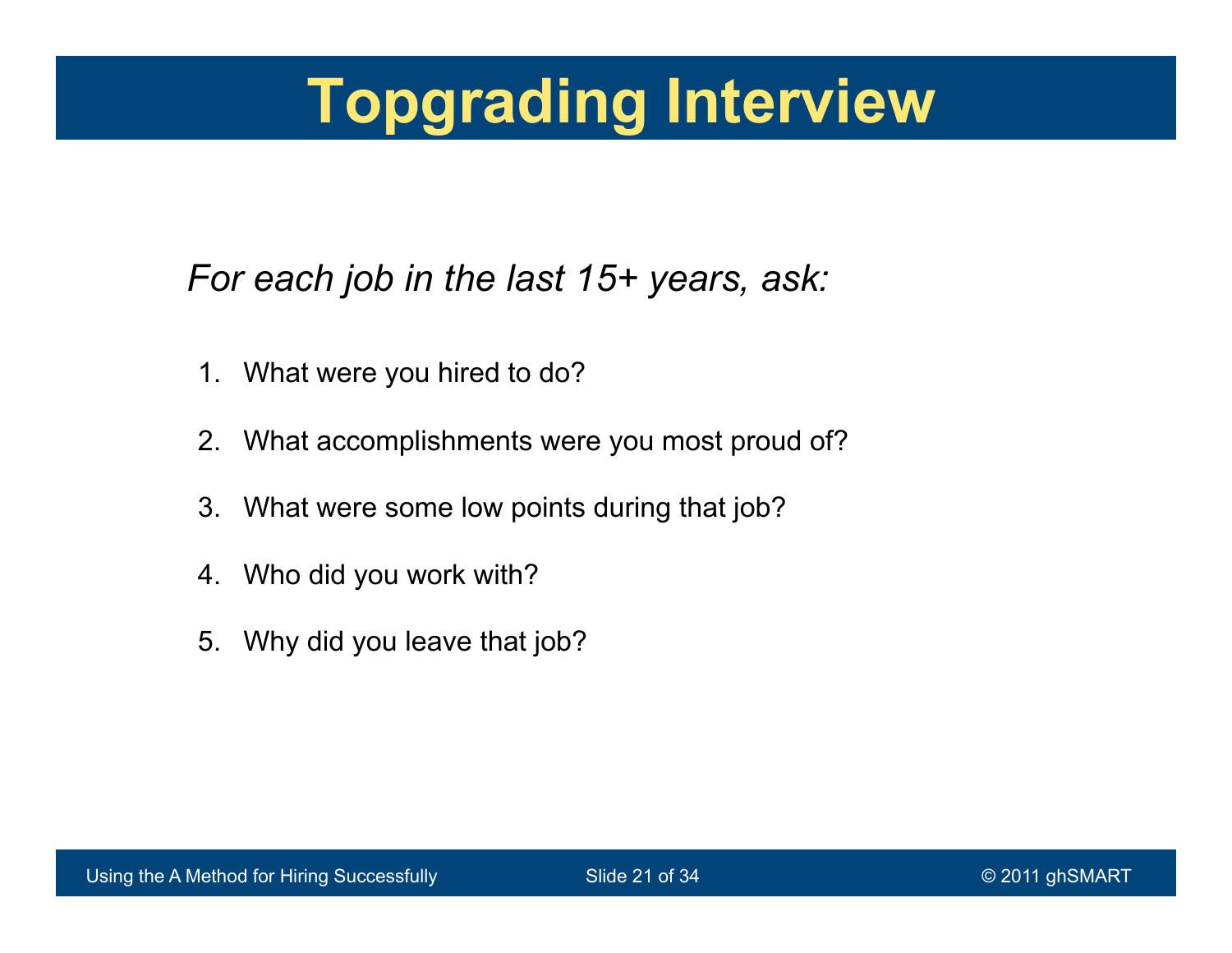#### **Focused Interview**

- 1. The purpose of this interview is to talk about \_\_\_\_\_\_\_\_\_\_\_\_\_\_\_\_\_\_\_\_\_\_\_\_\_\_\_\_\_\_ (*one or more key outcomes or competencies).*
- 2. What are some of the biggest accomplishments you have had in this area?
- 3. What are your biggest mistakes and lessons learned in this area?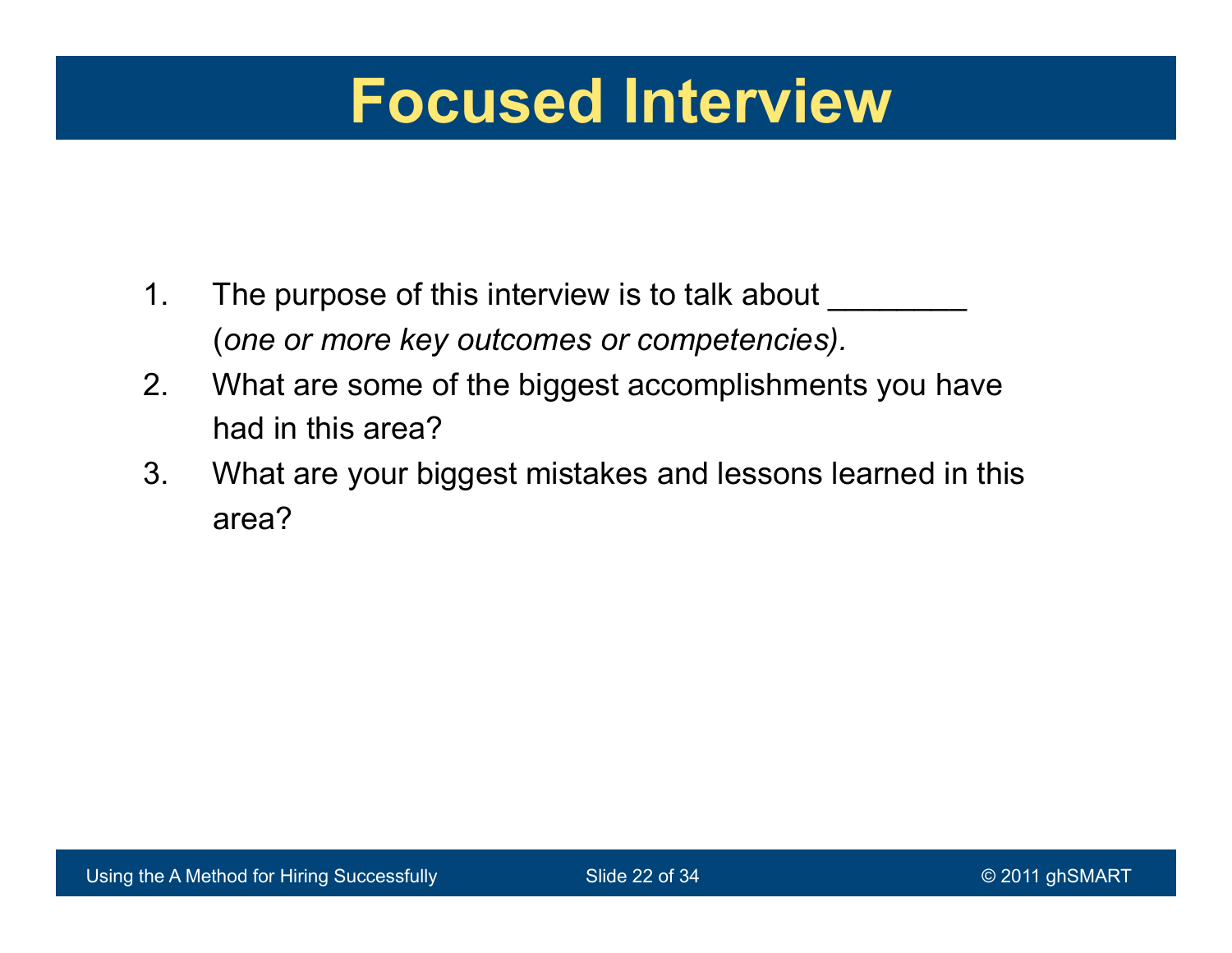### **Reference Interview**

- 1. In what context did you work with the person?
- 2. What were the person's biggest strengths? Please give me some examples.
- 3. What were some of the person's biggest areas for improvement *back then*? Please give me some examples.
- 4. How would you rate their overall performance in that job (1-10)?
- 5. The person mentioned that they struggled in that job with \_\_\_\_\_\_ (e.g. hitting their gross margin targets); tell me more about that.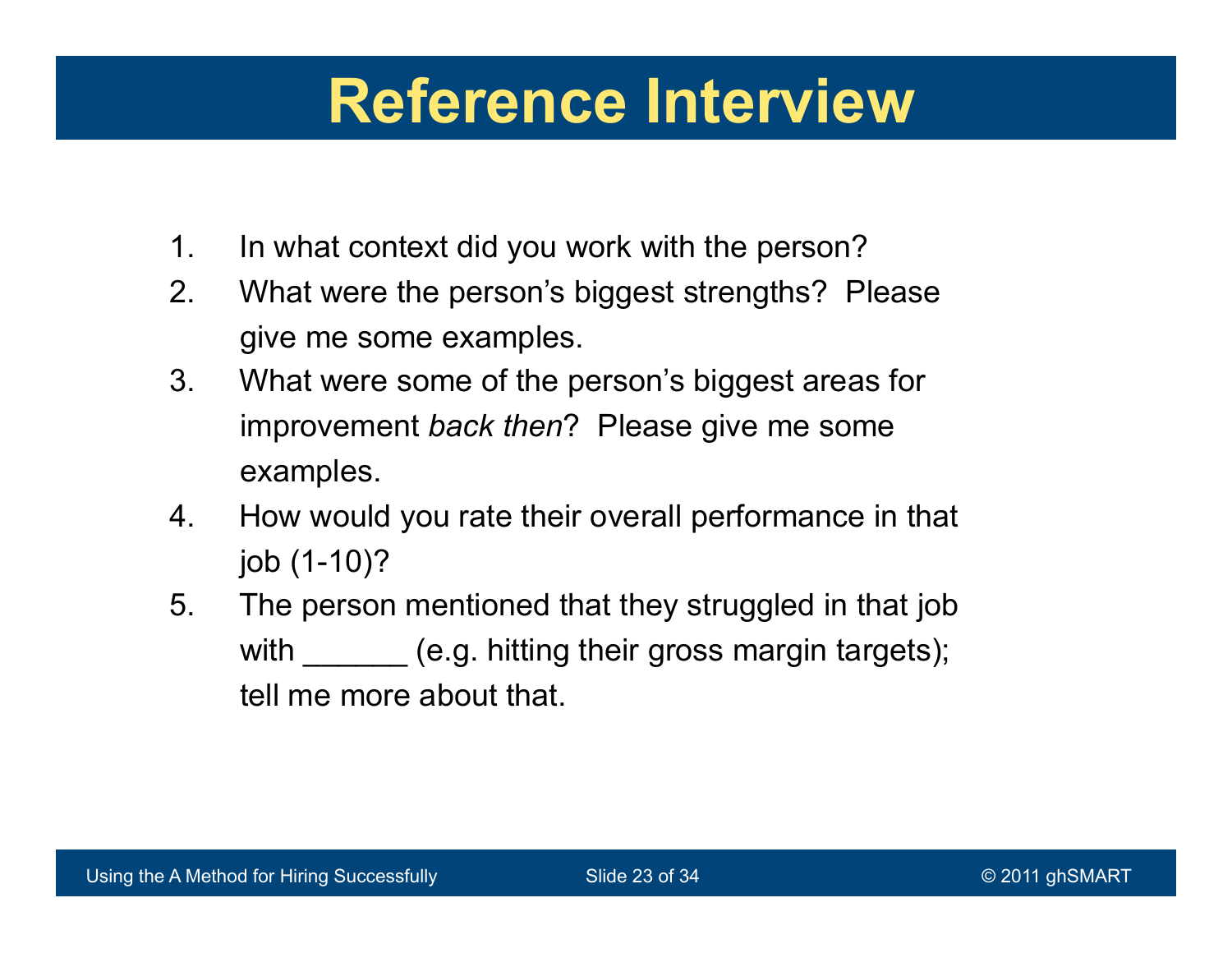### **Select: Analysis**

#### **Map data from Topgrading Interview…**

- Built four marketing programs that resulted in revenue growth of 15%.
- Ran seven lead generation campaigns that generated 10x more leads over baseline.
- Clearly proactive and hard-working.
- Not particularly analytical.
- Etc.

#### **Onto Scorecard**

A = 90% chance of success B = 50% chance of success C = 25% chance of success

|                                                                                                                                                                                                                                                                                                                        | <b>Rating &amp;</b><br><b>Comments</b> |
|------------------------------------------------------------------------------------------------------------------------------------------------------------------------------------------------------------------------------------------------------------------------------------------------------------------------|----------------------------------------|
| Mission: Support direct sales force goal of growing revenue through effective<br>marketing materials and campaigns.                                                                                                                                                                                                    | Δ.                                     |
| Outcomes:<br>Develop 12 month marketing plan to achieve revenue goals within<br>1.<br>budget of \$500K. Obtain VP Sales and Executive Team approval<br>within 90 days of start.<br>Launch campaigns to drive new customer leads from current 10 per<br>$\mathcal{P}_{\cdot}$<br>month to 30 per month within 9 months. | Δ.<br>B+                               |
| Competencies (job related and cultural):<br>Proactive, analytical, hard working, influential, teamwork<br>Fast-paced, engineering-centric, fact-driven, results-oriented                                                                                                                                               |                                        |

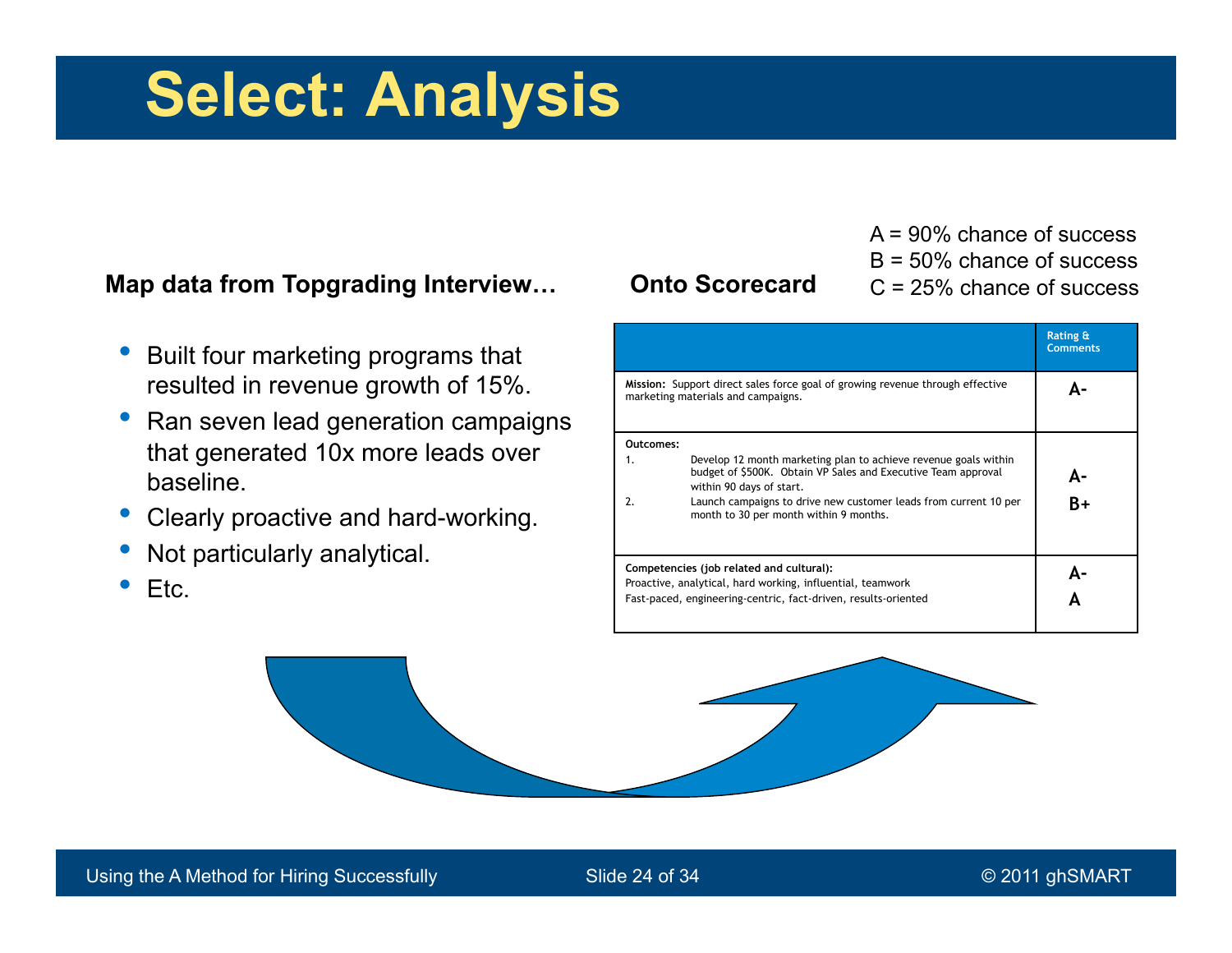# **Select: Red Flags and Green Flags**

#### Red Flags

#### **The Candidate:**

- Does not mention past failures.
- Exaggerates his or her answers.
- Takes credit for the work of others.
- Speaks poorly of past bosses.
- Cannot explain job moves.
- Lacks support from his or her family.
- Seems more interested in compensation and benefits than the job itself.
- Tries too hard to look like an expert.
- And, for managerial hires, has never had to hire or fire anybody.

#### Green Flags

#### **The Candidate:**

- Always has a plan.
- Hits his or her targets.
- Gets pulled from job to job.
- Takes responsibility for past failures.
- Shares credit for successes
- Is open and direct.
- Provides references for anyone you want to talk to.
- And, for managerial hires, tends to hire and develop great teams.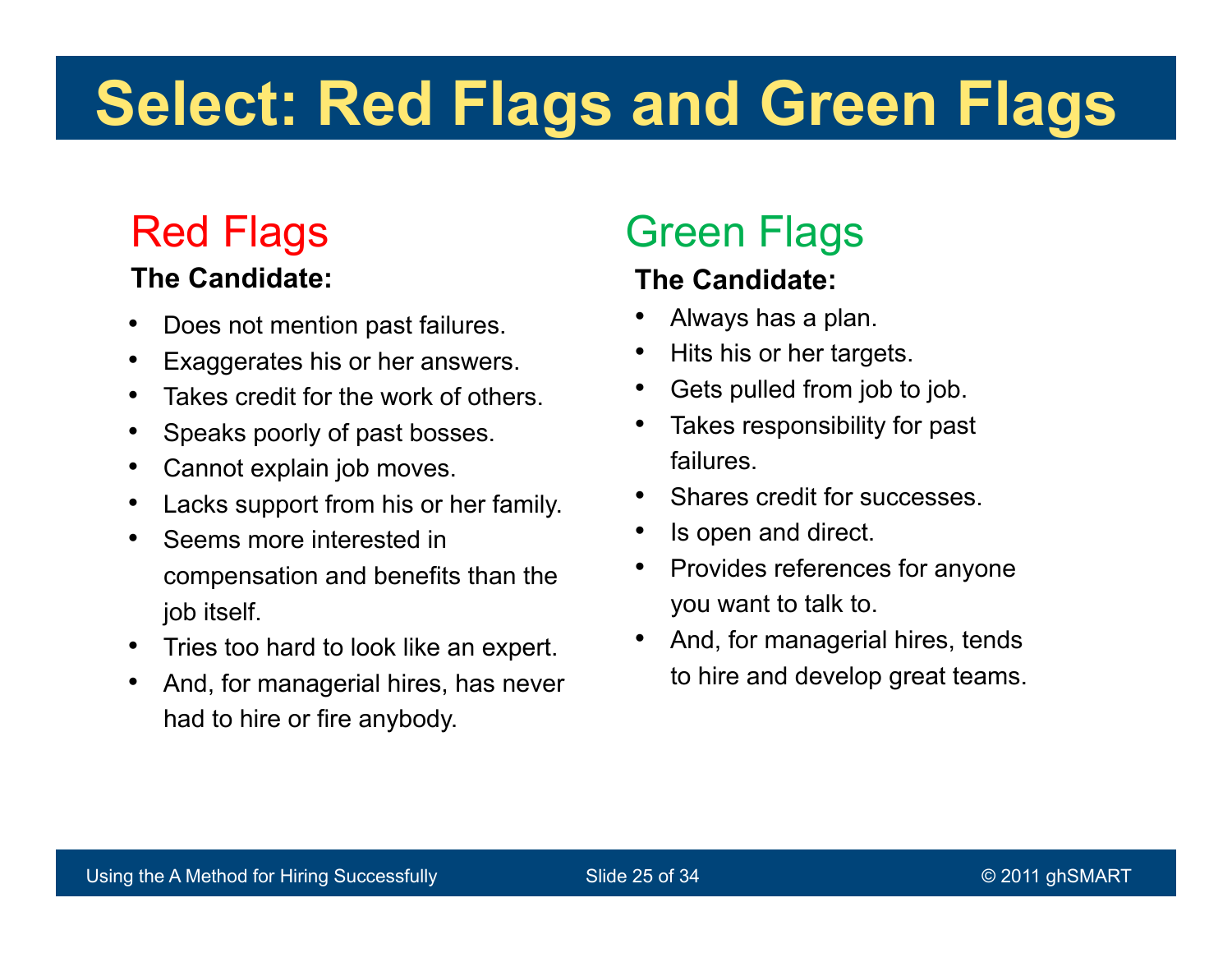## **Select: Decide Who to Hire**

- 1. Take out your scorecards that you have completed on each candidate.
- 2. Make sure you have rated all of the candidates on the scorecard. If you have not given each candidate an overall A, B, or C grade, do so now. Look at the data, consider the opinions and observations of the interview team, and put pen to paper with a final grade.
- 3. If you have no As, then restart your process at the second step: Source.
- 4. If you have one A, decide to hire that person.
- 5. If you have multiple As, then rank them and decide to hire the best A among them.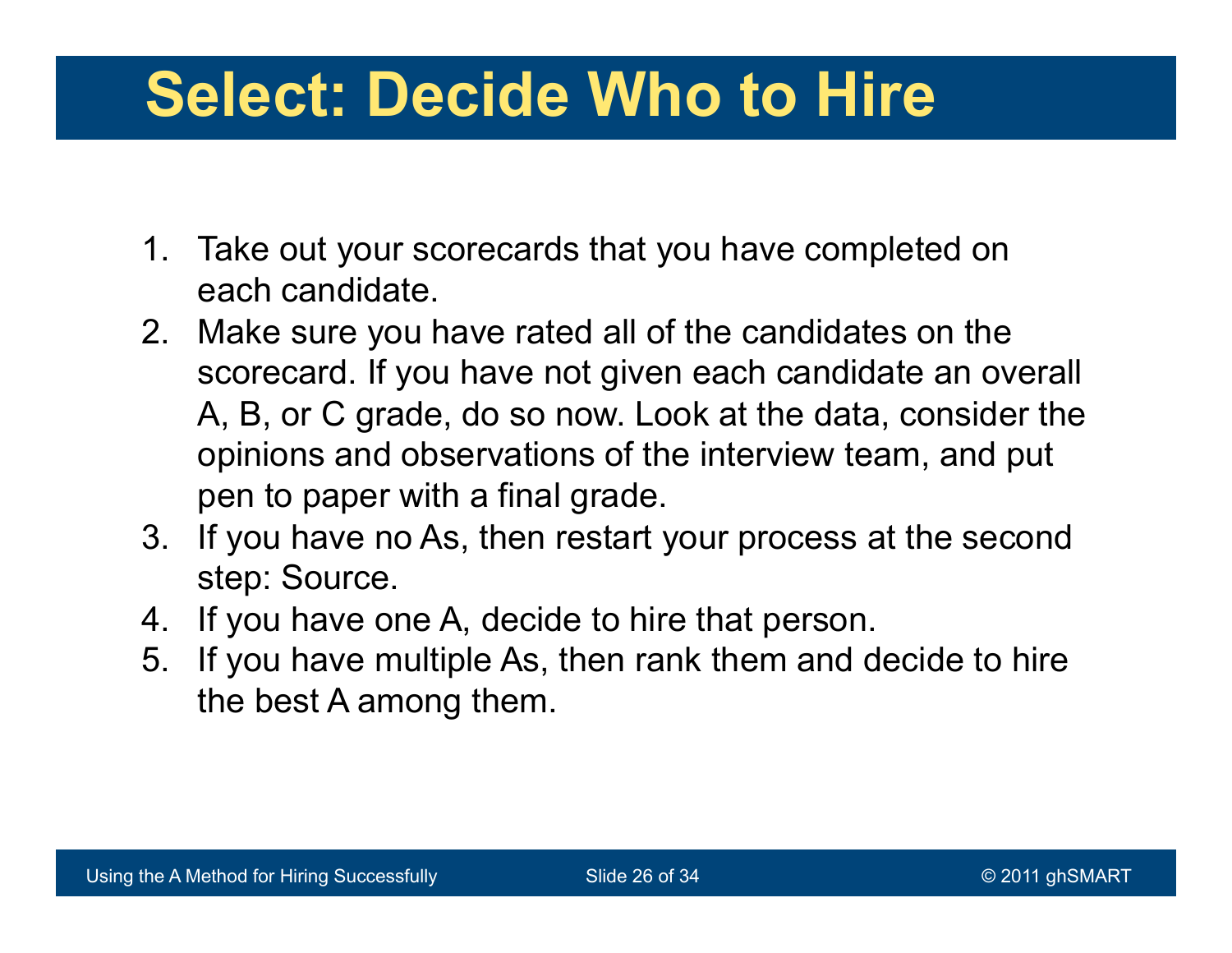# **ghSMART A Method for Hiring**

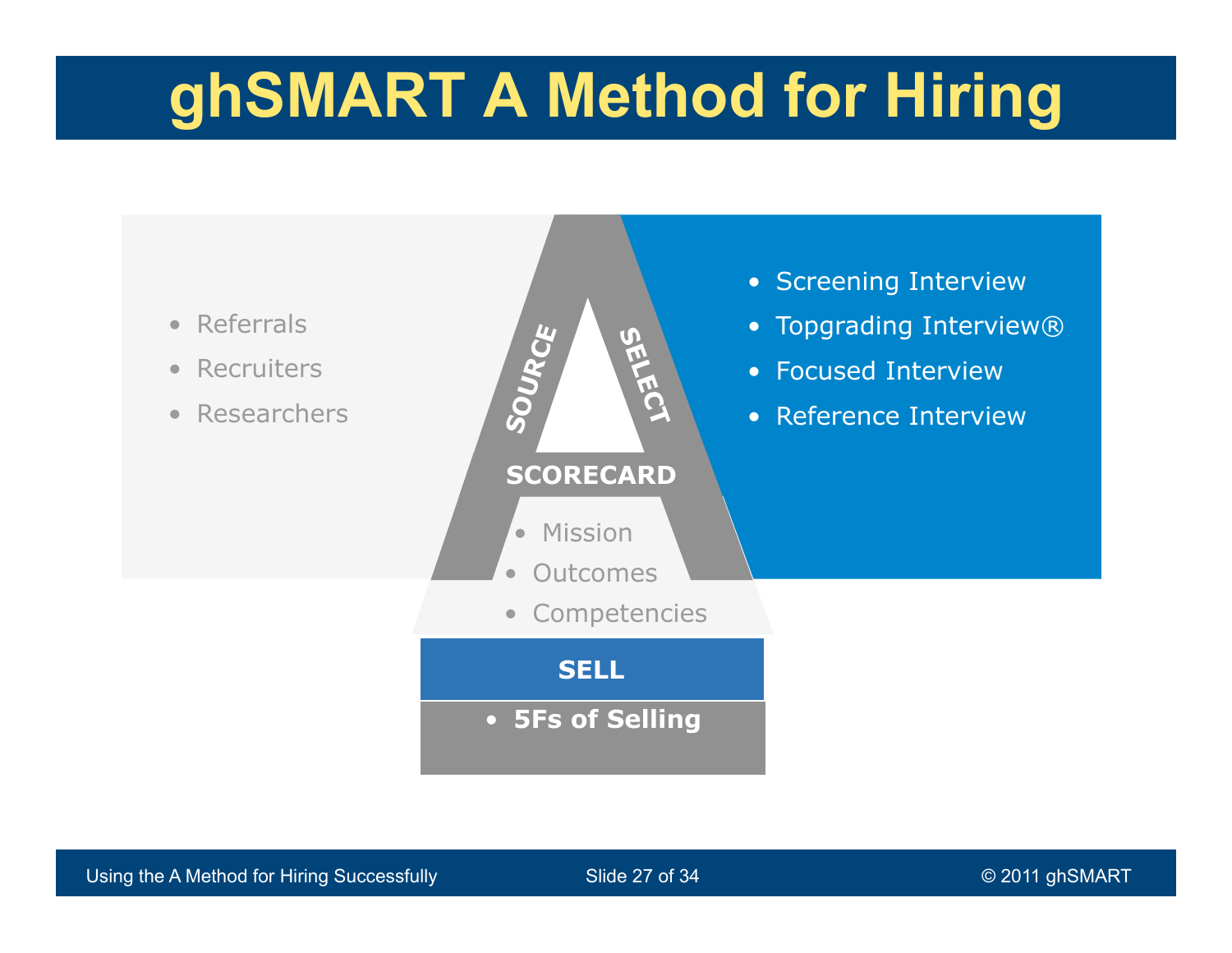**Fit.** Ties the company's vision, needs, and culture together with the candidate's goals, strengths, and values. *"Here is where we are going as a company, and here is how you fit in."* 

**Family.** Takes into account the broader trauma to the family of changing jobs. *"What can we do to make this change as easy as possible for your family?"* 

**Freedom.** Is the autonomy the candidate will have to make his or her own decisions. *"I will give you ample freedom to make decisions, and I will not micromanage you."* 

**Fortune.** Reflects the stability of your company and overall financial upside. *"Here's what you can make if you accomplish your objectives."* 

**Fun.** Describes the work environment and personal relationships the candidate will make. *"I think you will find this culture one that you will really enjoy."*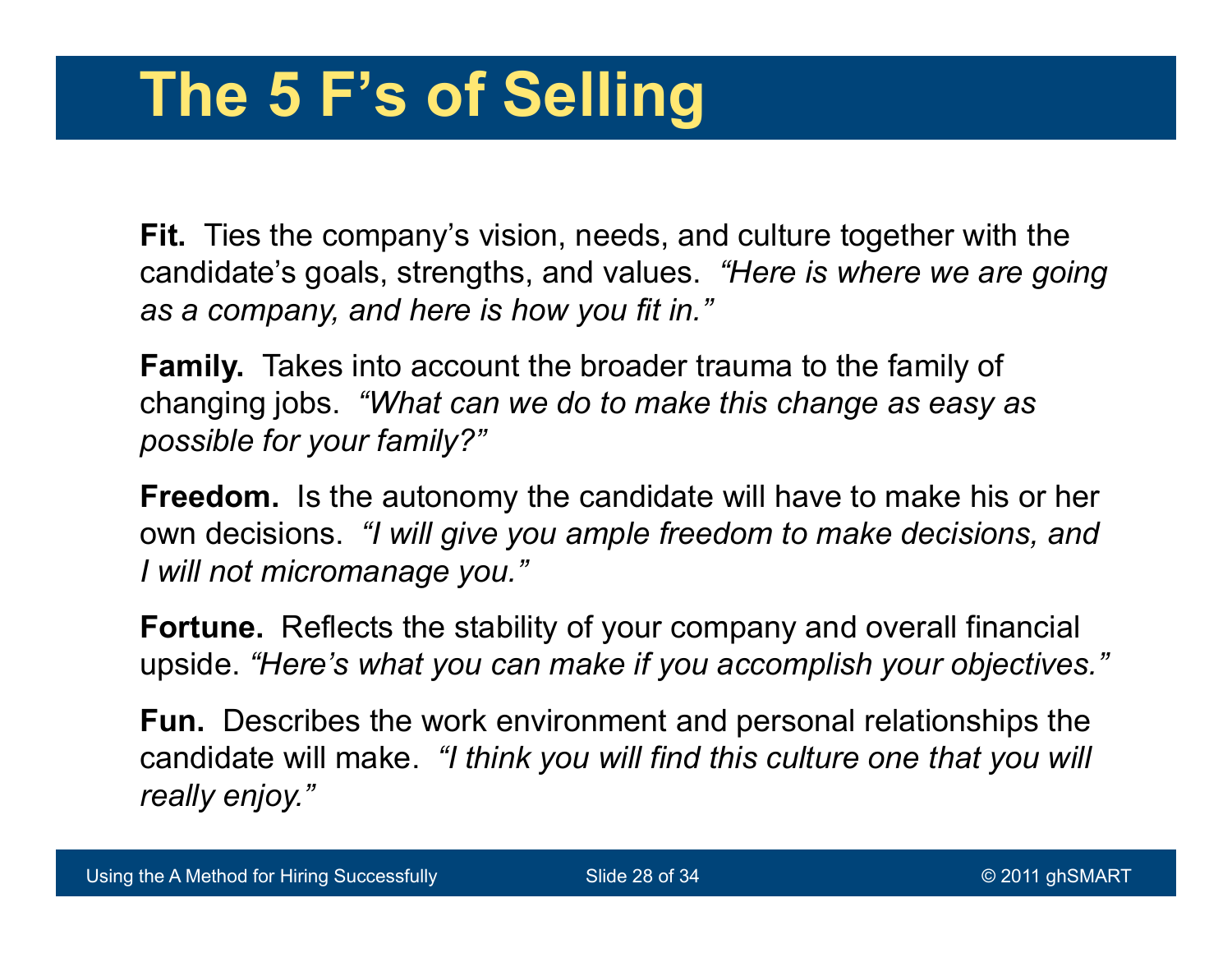#### **ghSMART A Method for Hiring™**



Using the A Method for Hiring Successfully Slide 29 of 34 © 2011 ghSMART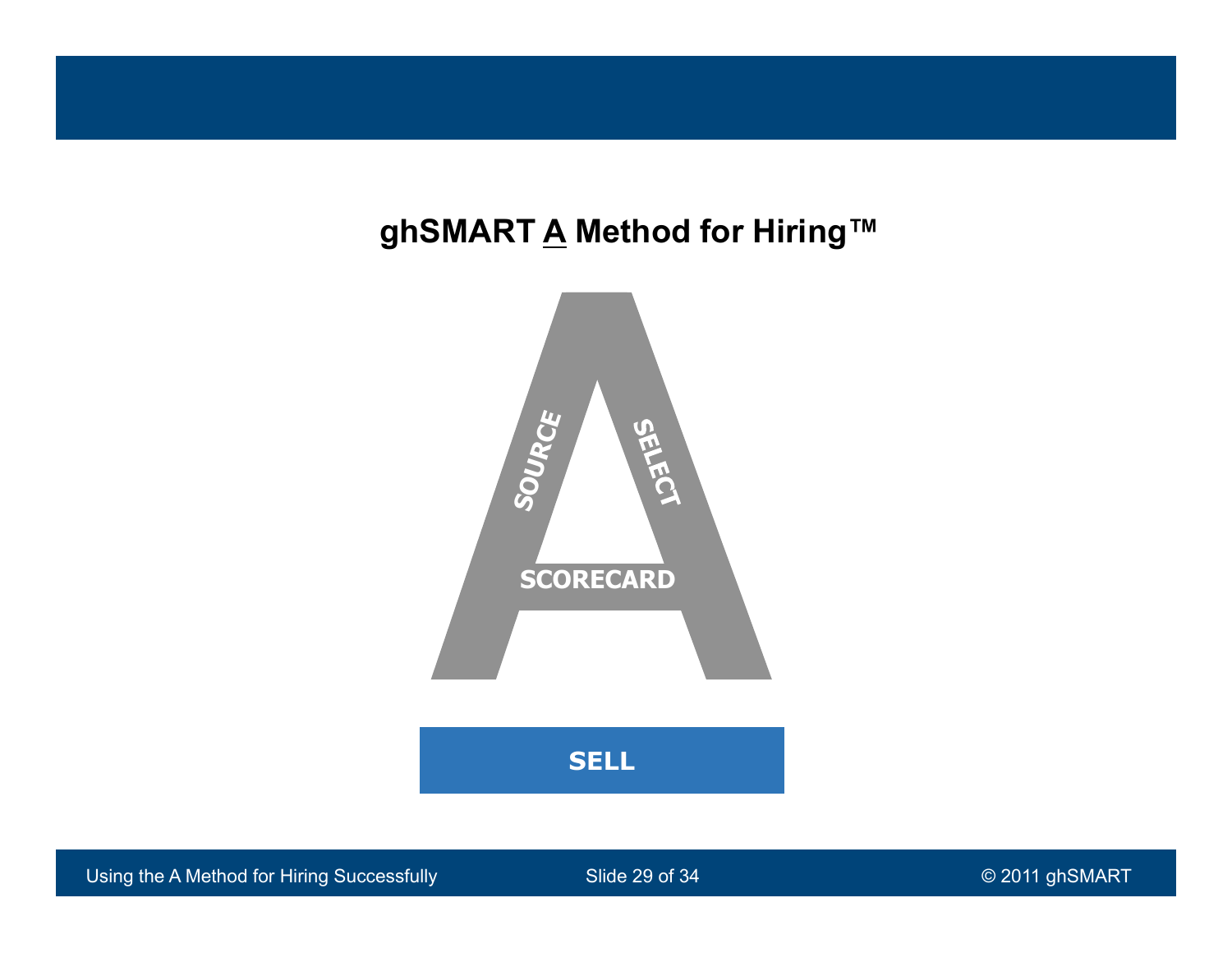# **When Do You Evaluate Talent?**

When…

•Hiring key employees

- •Promoting people
- •Investing in a business

•M&A

- •Restructuring
- •Making changes to strategy

•On-going

"The biggest change since I have been named CEO is people and talent. It has assumed strategic proportions as far as the percentage of time it consumes. We have a people component to the agenda weekly. And quarterly, we spend half of our offsite reviewing talent."

-*John Varley, Group Chief Executive, Barclays*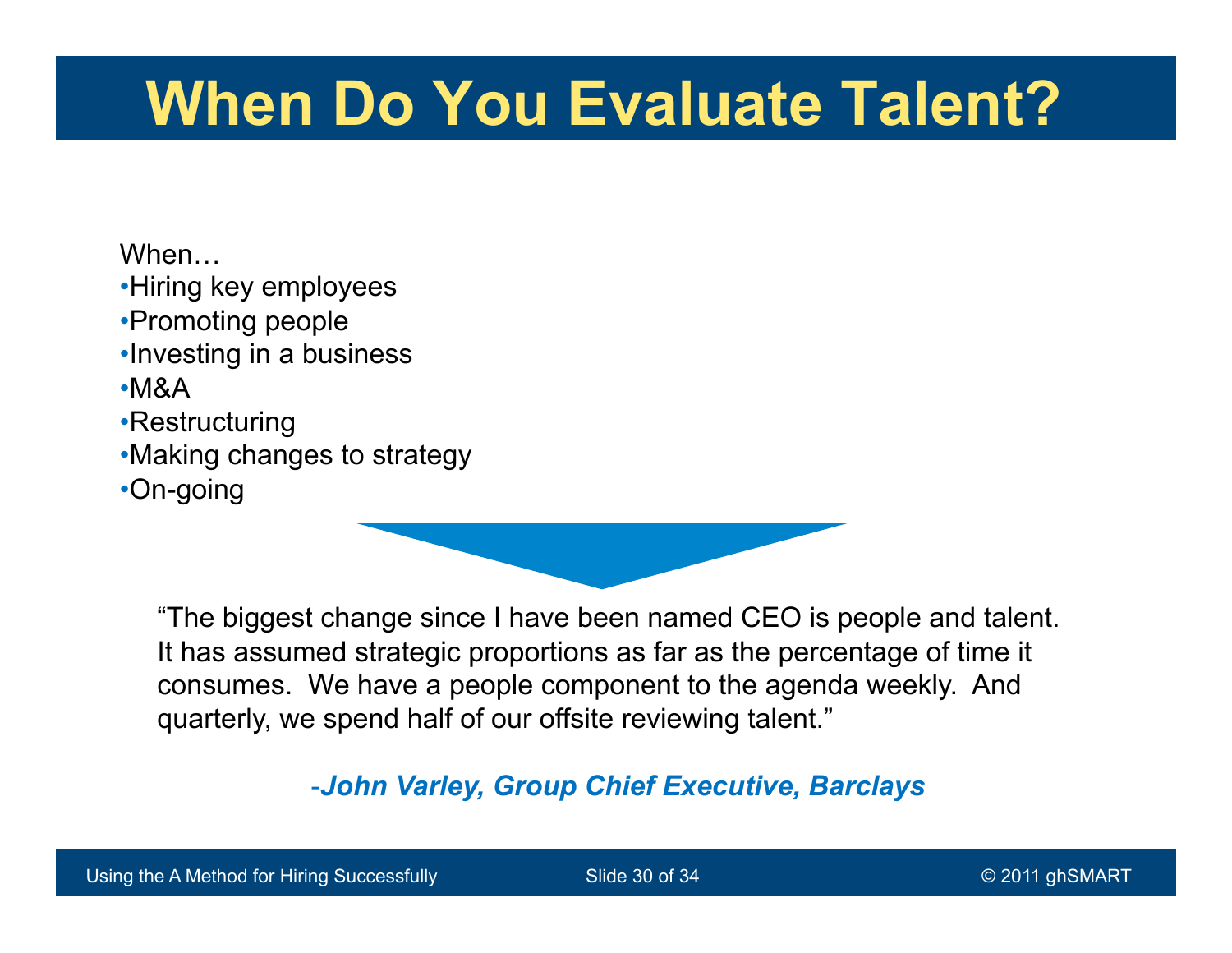### **Summary**

- 1. First who… then what. Get the right people on the bus and in the right seats.
- 2. The "who" really matters. It is your biggest value lever.
- 3. Hiring A Players has a tremendous ROI. Avoiding B and C Players only adds to that ROI.
- 4. Use the A Method for Hiring to behave like an Airline Captain. Improve your people success rate from 50% to 90%.
- 5. Do it always whether you are hiring, investing, restructuring, making strategy changes, promoting people, doing an M&A deal, or just conducting day to day business.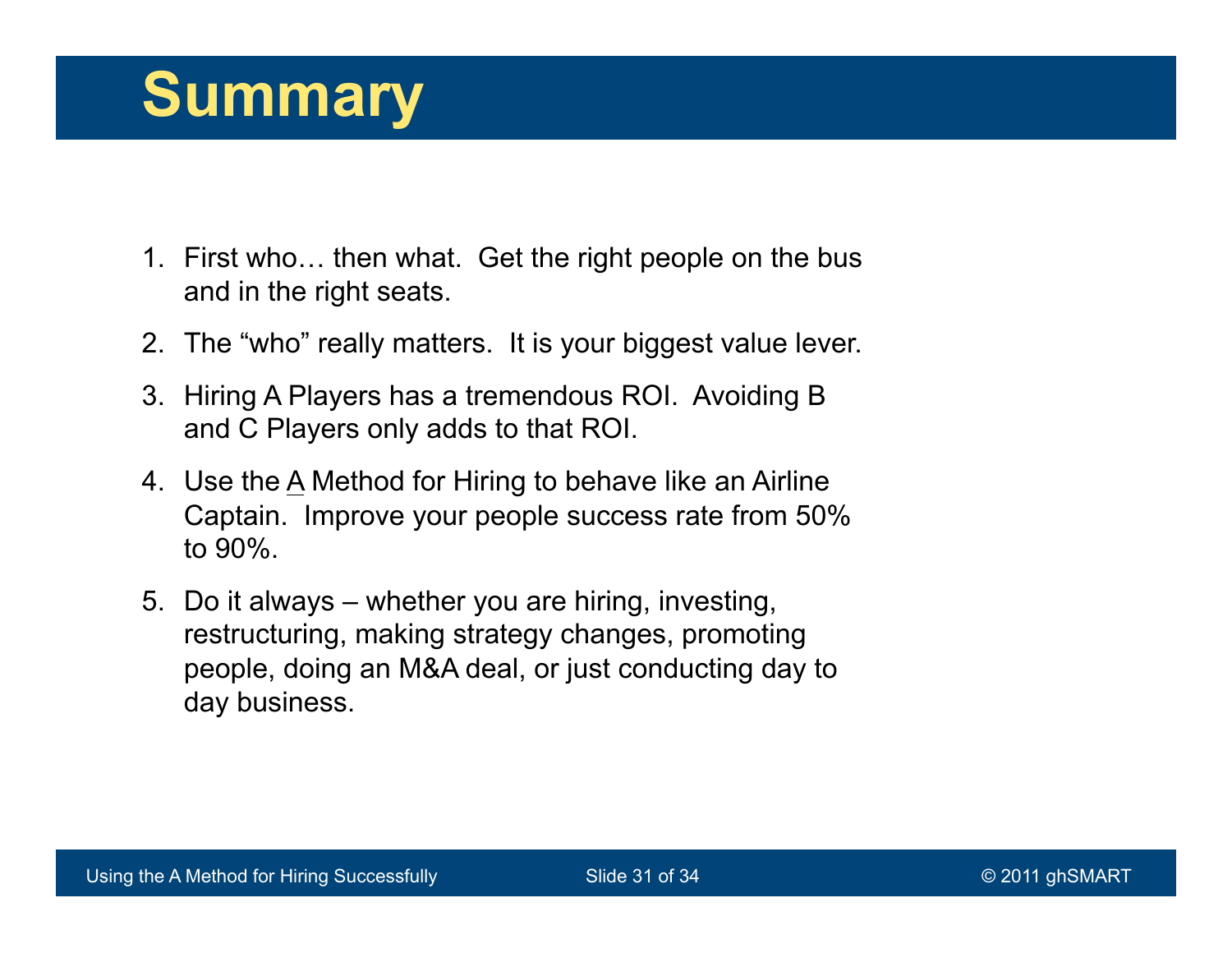## **About ghSMART**

- Founded in 1995, ghSMART is the leading management assessment and organizational development firm serving boards and CEOs of Fortune 500 corporations and major private equity firms.
- Our mission is to use our expertise in human behavior to help CEOs and investors build valuable companies through hiring, developing, and keeping top talent.
- We have conducted over 14,000 executive assessments, trained over 30,000 managers, and helped hundreds of executives through coaching engagements in the past 14 years.
- We authored the New York Times best seller*, Who: The A Method for Hiring*  (Random House, 2008).
- ghSMART arms CEOs, boards, and investors with rigorous tools for analyzing and maximizing performance of senior leaders. We enable our clients to apply to management the same rigor and fact-based approach that they deploy in other aspects of creating value (e.g., finance, technology, operations etc.).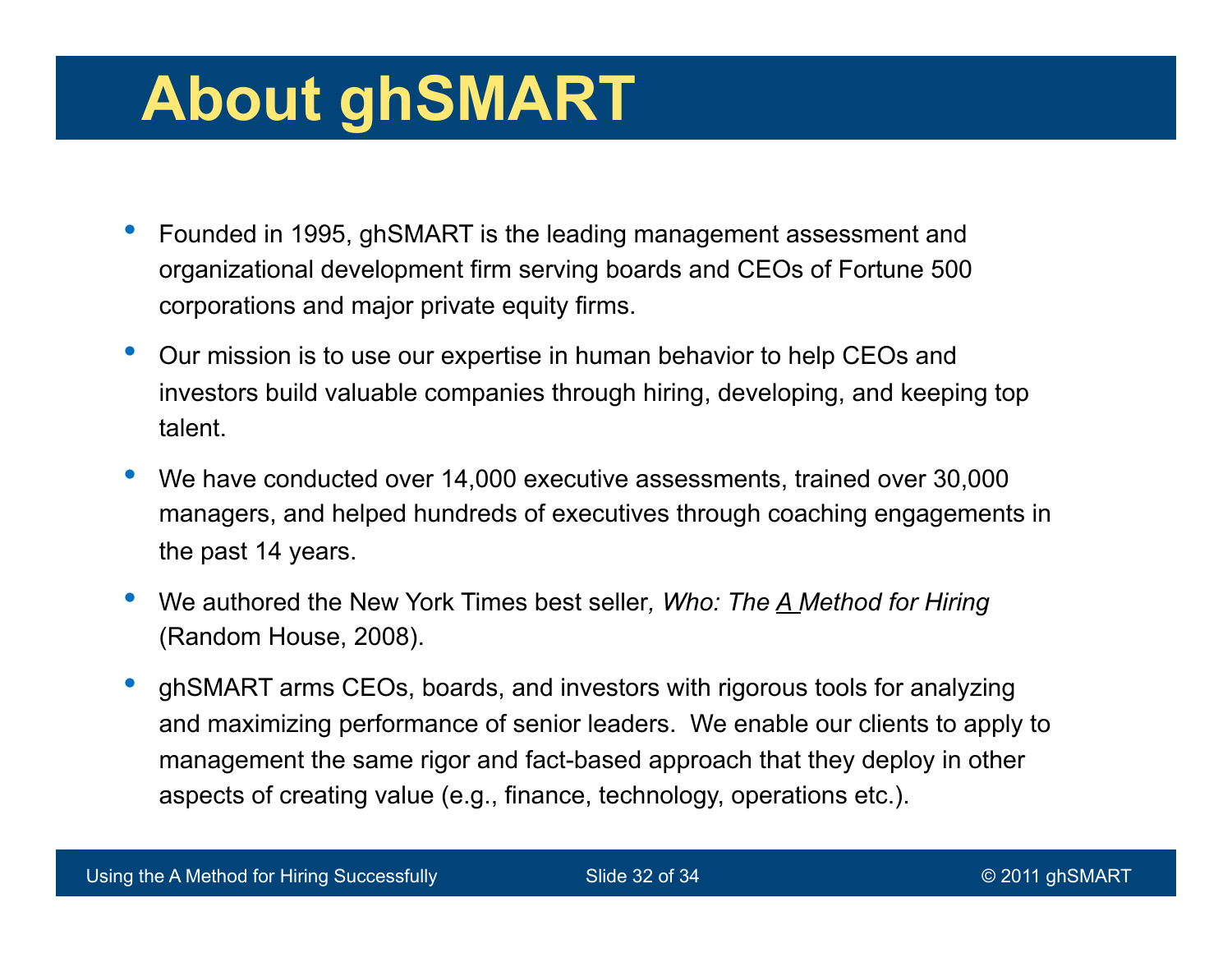### **Learn More in the book** *Who*

- Instant *New York Times, Wall Street Journal, BusinessWeek*, and *USA Today Bestseller.*
- Describes a simple, 4-step method for hiring the right people with a 90% success rate.
- Is based on the most extensive research, interviews, and experience ever assembled on the topic of talent management.
	- ghSMART experience serving hundreds of clients.
	- Extensive interviews with over 80 CEOs, billionaires, investors, and business leaders including Jamie Dimon, Wayne Huizenga, and General Wesley Clark.
	- Original research by the University of Chicago on traits predictive of CEO success based on analysis of over 300 ghSMART evaluation reports.